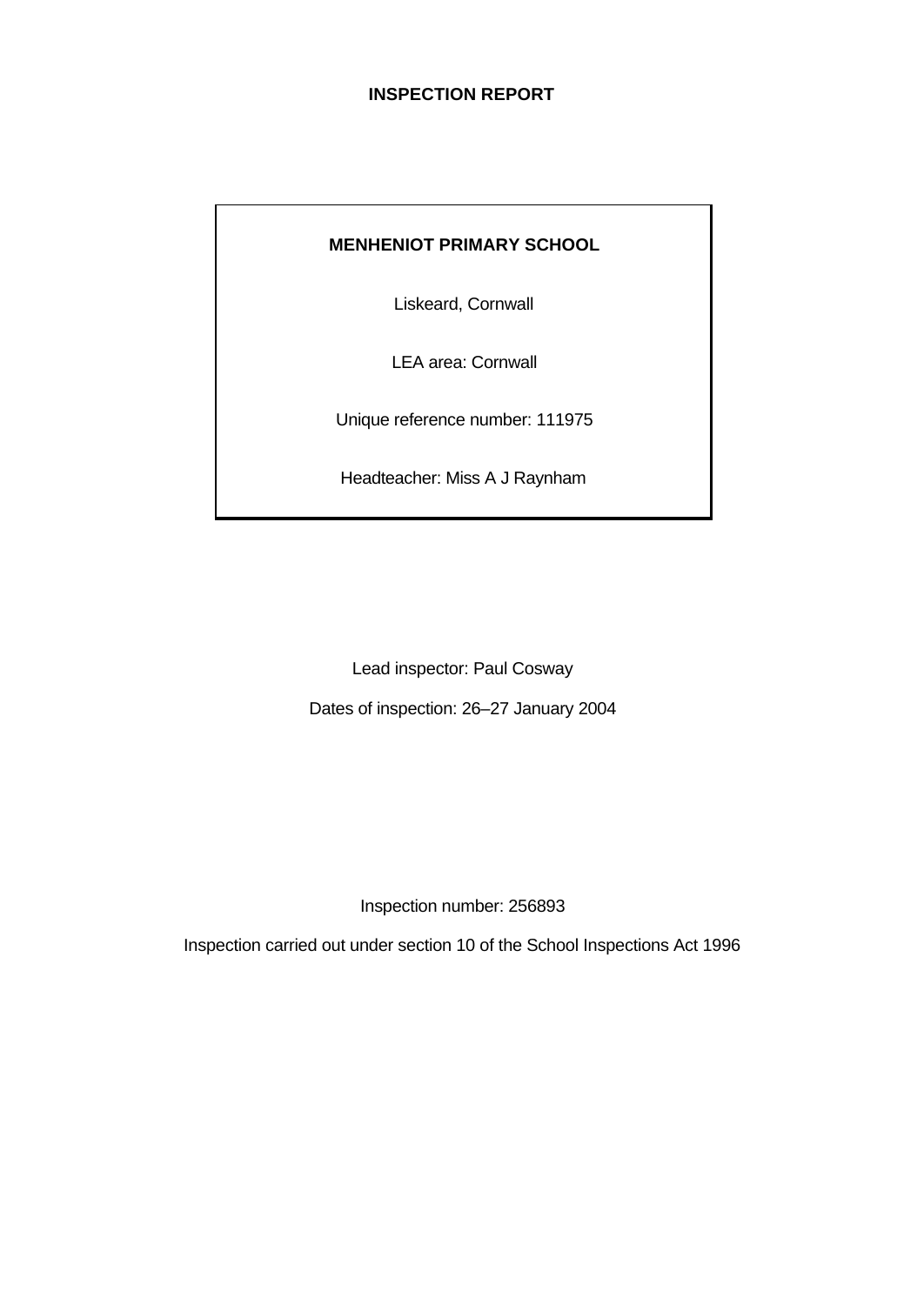© Crown copyright 2004

This report may be reproduced in whole or in part for non-commercial educational purposes, provided that all extracts quoted are reproduced verbatim without adaptation and on condition that the source and date thereof are stated.

Further copies of this report are obtainable from the school. Under the School Inspections Act 1996, the school must provide a copy of this report and/or its summary free of charge to certain categories of people. A charge not exceeding the full cost of reproduction may be made for any other copies supplied.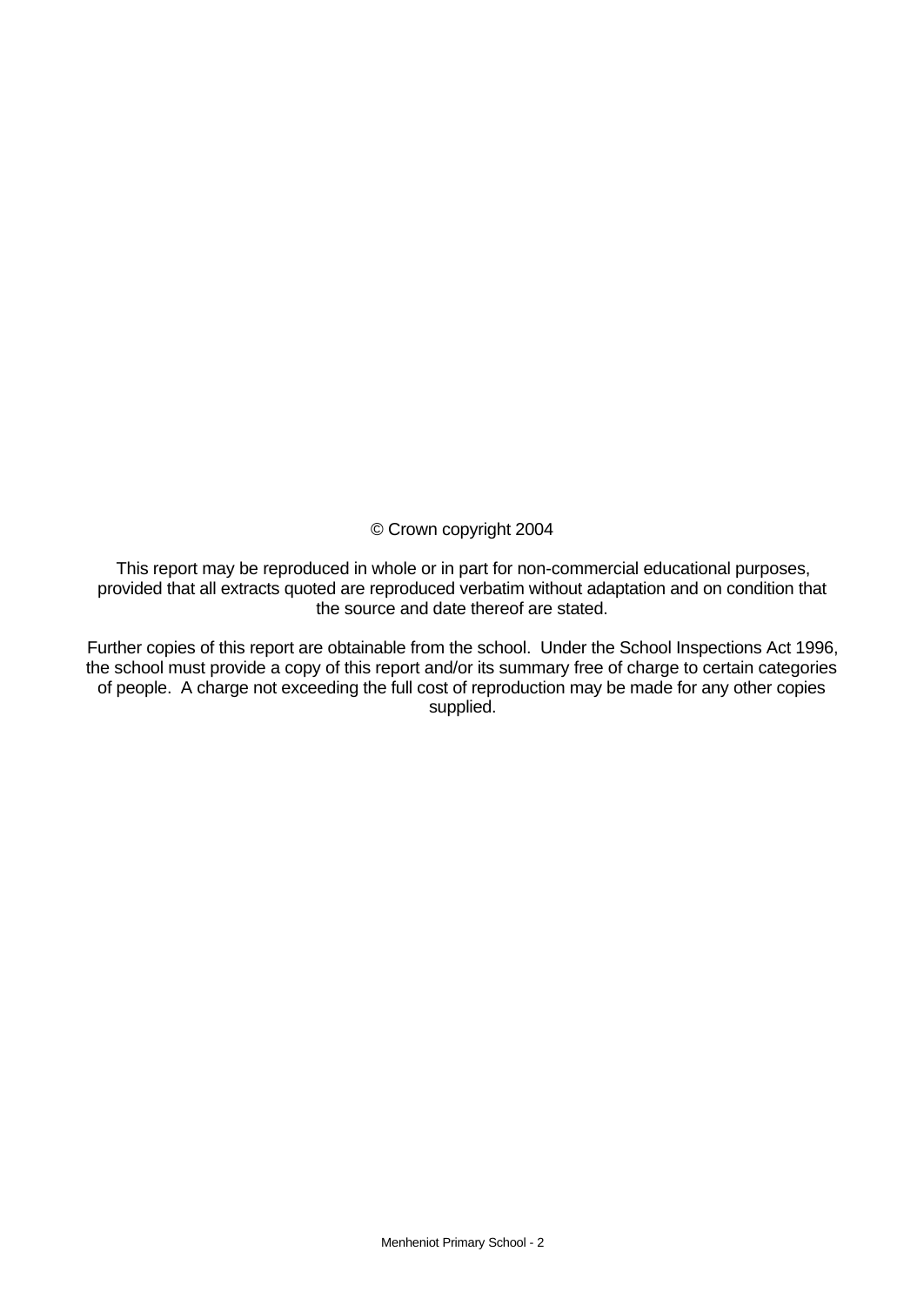# **INFORMATION ABOUT THE SCHOOL**

| Type of school:              | Primary                            |
|------------------------------|------------------------------------|
| School category:             | Community                          |
| Age range of pupils:         | 4–11 years                         |
| Gender of pupils:            | Mixed                              |
| Number on roll:              | 126                                |
| School address:              | East Road<br>Menheniot<br>Liskeard |
| Postcode:                    | Cornwall<br><b>PL14 3QY</b>        |
| Telephone number:            | 01579 342 580                      |
| Fax number:                  | N/a                                |
| Appropriate authority:       | <b>Local Education Authority</b>   |
| Name of chair of governors:  | Mrs M Jefferies                    |
| Date of previous inspection: | 26 June 1998                       |

### **CHARACTERISTICS OF THE SCHOOL**

Menheniot Primary School is a small village school, serving the surrounding area, including many isolated farms and small hamlets. It also attracts pupils from out of its immediate area, from as far as Liskeard. The pupils range in age from four to 11. It is smaller than the average primary school. The proportion of pupils with special educational needs is below the average nationally, but the proportion with Statements of Special Educational Needs (those who receive additional help from outside specialists) is above average. The proportion of pupils who are entitled to free school meals is roughly in line with the average nationally. The attainment of pupils on entry is average overall, but their communication skills are generally lower than their numeracy skills.

Because the school is small (there are only 12 to 24 pupils in each year group) every class has twoyear groups within it. In the mornings, however, when literacy and numeracy are taught, the school has found the funding to increase its staffing so that pupils in Years 4, 5 and 6 can be taught as separate year groups.

The school is in an area where it is difficult to recruit teachers and there were three temporary teachers at the school during the inspection week.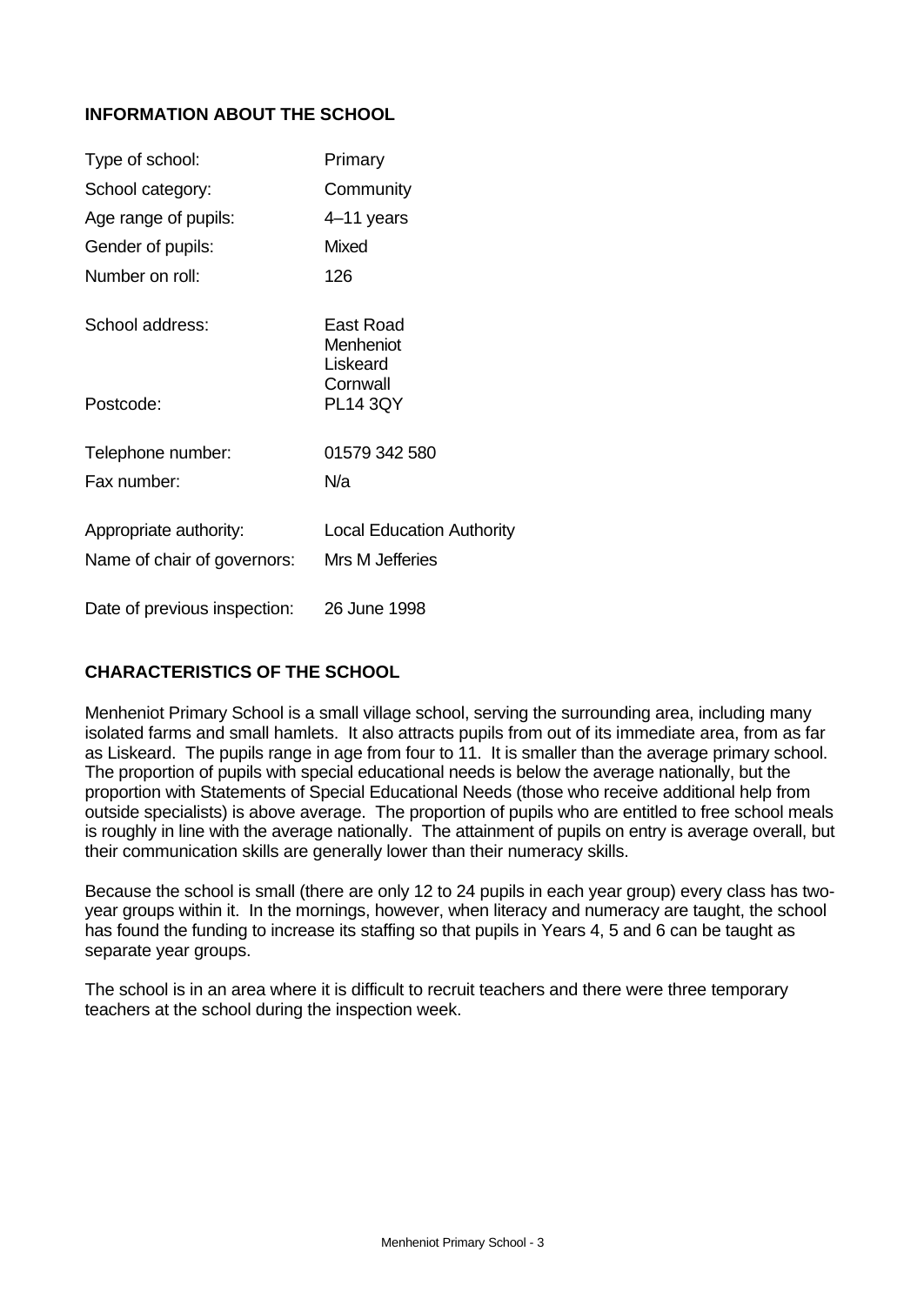# **INFORMATION ABOUT THE INSPECTION TEAM**

| Members of the inspection team |                  | <b>Subject responsibilities</b> |                                             |
|--------------------------------|------------------|---------------------------------|---------------------------------------------|
| 2734                           | Paul Cosway      | Lead inspector                  | Science                                     |
|                                |                  |                                 | Physical education                          |
|                                |                  |                                 | <b>Music</b>                                |
|                                |                  |                                 | <b>Foundation Stage</b>                     |
| 9999                           | Rona Orme        | Lay inspector                   |                                             |
| 12116                          | Christina Morgan | Team inspector                  | <b>Mathematics</b>                          |
|                                |                  |                                 | Religious education                         |
|                                |                  |                                 | Art and design                              |
|                                |                  |                                 | Citizenship                                 |
| 32943                          | David Townsend   | Team inspector                  | English                                     |
|                                |                  |                                 | Information and communication<br>technology |
|                                |                  |                                 | Design and technology                       |
|                                |                  |                                 | Geography                                   |
|                                |                  |                                 | History                                     |
|                                |                  |                                 | Special educational needs                   |

The inspection contractor was:

Cambridge Education Associates Ltd

Demeter House Station Road **Cambridge** CB1 2RS

Any concerns or complaints about the inspection or the report should be made initially to the inspection contractor. The procedures are set out in the leaflet *'Complaining about Ofsted Inspections'*, which is available from Ofsted Publications Centre (telephone 07002 637833) or Ofsted's website (www.ofsted.gov.uk).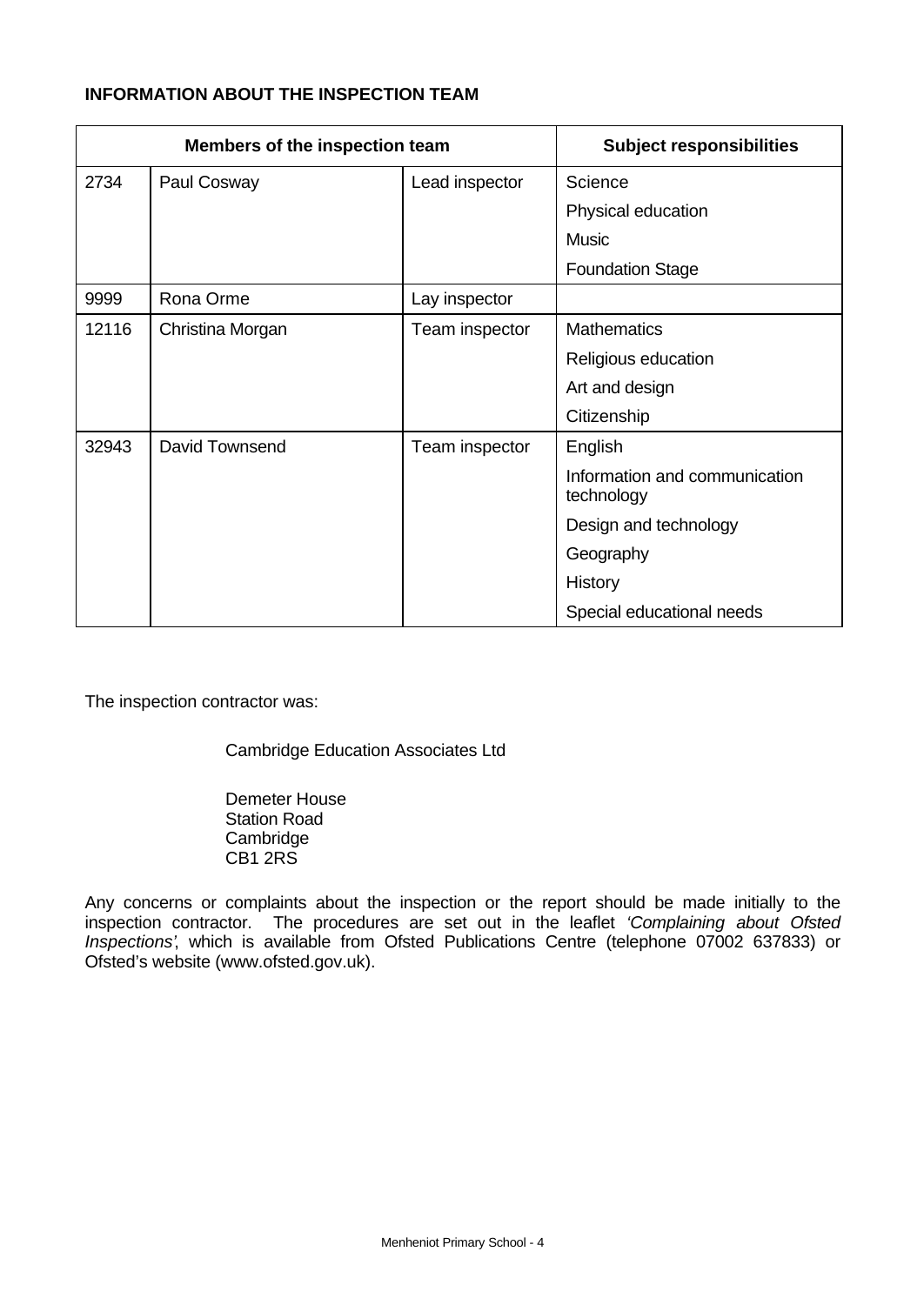# **REPORT CONTENTS**

|                                                                                                                                    | Page |
|------------------------------------------------------------------------------------------------------------------------------------|------|
| <b>PART A: SUMMARY OF THE REPORT</b>                                                                                               | 6    |
| <b>PART B: COMMENTARY ON THE MAIN INSPECTION FINDINGS</b>                                                                          |      |
| <b>STANDARDS ACHIEVED BY PUPILS</b>                                                                                                | 8    |
| Standards achieved in areas of learning, subjects and courses                                                                      |      |
| Pupils' attitudes, values and other personal qualities                                                                             |      |
| <b>QUALITY OF EDUCATION PROVIDED BY THE SCHOOL</b>                                                                                 | 12   |
| Teaching and learning<br>The curriculum<br>Care, guidance and support<br>Partnership with parents, other schools and the community |      |
| <b>LEADERSHIP AND MANAGEMENT</b>                                                                                                   | 17   |
| <b>PART C: THE QUALITY OF EDUCATION IN AREAS OF LEARNING AND</b><br><b>SUBJECTS</b>                                                | 19   |
| AREAS OF LEARNING IN THE FOUNDATION STAGE                                                                                          |      |
| <b>SUBJECTS IN KEY STAGES 1 AND 2</b>                                                                                              |      |
| <b>PART D: SUMMARY OF THE MAIN INSPECTION JUDGEMENTS</b>                                                                           | 29   |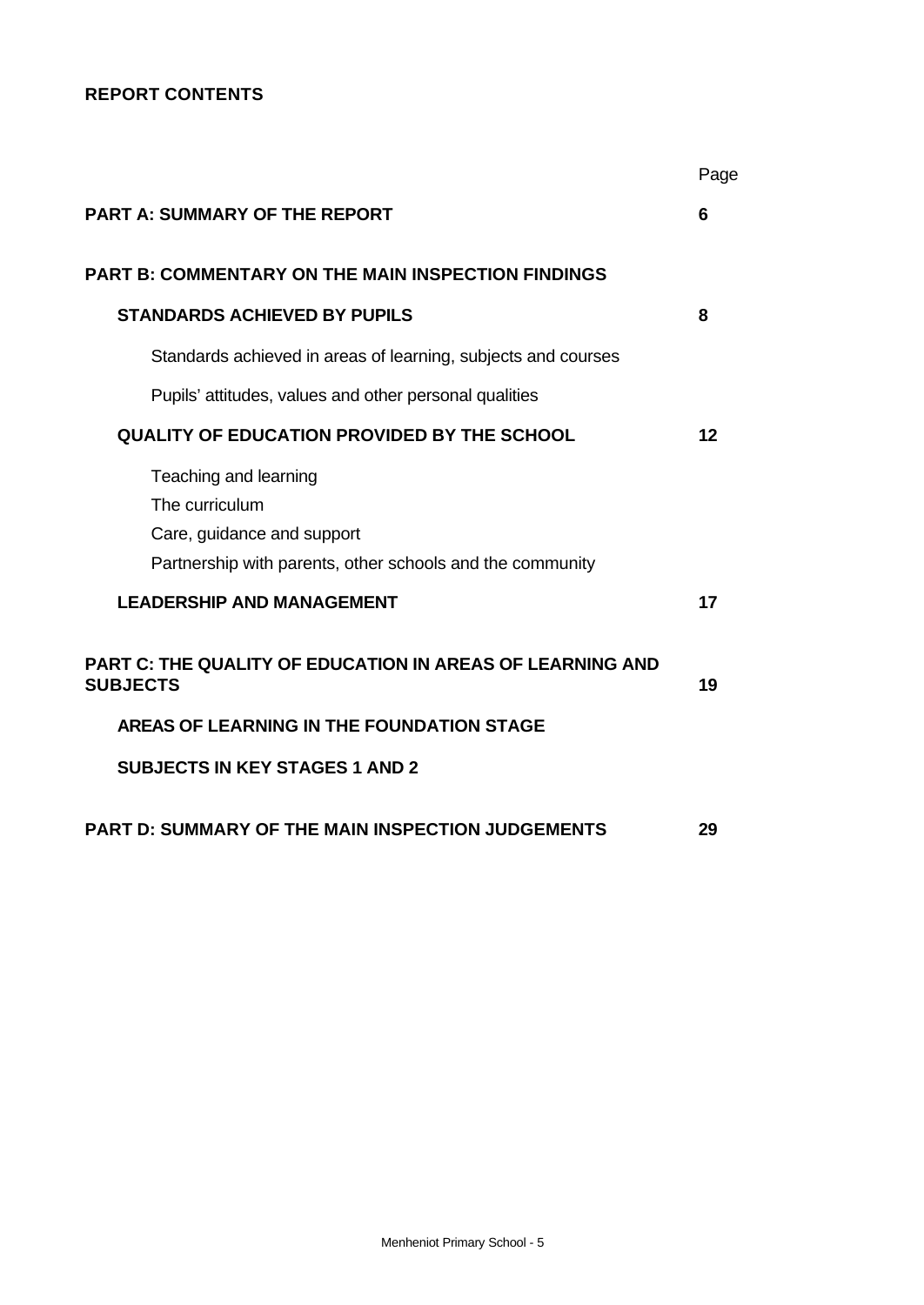# **PART A: SUMMARY OF THE REPORT**

# **OVERALL EVALUATION**

**The school is providing a good standard of education** for its pupils as a result of the hard work and dedication of the staff. Overall, pupils attain average standards, but are above average in English and mathematics. A great strength is the way the teachers ensure that pupils behave very well, developing very positive attitudes to their work. This, along with good teaching, ensures that pupils achieve satisfactorily and standards are rising. There are some weaknesses, in developing writing skills and in ensuring that the work set is always challenging enough in lessons where two-year groups are taught together. However, the very good management of the headteacher is taking the school forward by identifying areas for improvement and taking appropriate action. The school gives satisfactory value for money.

The school's main strengths and weaknesses:

- Good teaching helps pupils to make good progress.
- Very good relationships and behaviour are very good a result of very good care and good guidance.
- Very good links with the community extend the range of learning opportunities.
- Very good management ensures the school runs well.
- Writing skills are not yet developed sufficiently well.
- Standards are above average in mathematics.
- The work set is not always challenging enough in lessons where two-year groups are taught together and there is not a policy for gifted and talented pupils.
- The governing body makes a significant contribution to the success of the school.
- Good analysis of assessment data helps the school to improve performance.

Improvement since the last inspection has been satisfactory, with particularly good improvement in the management of the school and its links with parents and the community. All the key issues from the last report have been resolved. Attainment is not as high as was reported previously, but variations in the numbers of pupils with special educational needs from year to year have affected the school's overall performance in recent times.

# **STANDARDS ACHIEVED**

| <b>Results in National</b><br>Curriculum tests at the end |      | similar schools |      |      |
|-----------------------------------------------------------|------|-----------------|------|------|
| of Year 6, compared with:                                 | 2001 | 2002            | 2003 | 2003 |
| English                                                   |      |                 |      |      |
| <b>Mathematics</b>                                        |      | B               | B    | B    |
| Science                                                   | А*   |                 |      |      |

*Key: A – well above average; B – above average; C – average; D – below average; E – well below average Similar schools are those with similar percentages of pupils eligible for free school meals*

**Overall, the pupils, both boys and girls, achieve satisfactorily.** In the Foundation Stage, children in the Reception class achieve well. Almost all are on course to meet the Early Learning Goals by the time they enter Year 1. At the end of Year 6, pupils are above average in English and mathematics and average in science, and achievement is satisfactory.

In the national tests for seven-year-olds in 2002, the pupils were well below average in reading and mathematics and below average in writing. Results improved in 2003. Reading results were below average, but performance in mathematics was average and in writing above average. Overall, the results in 2003 were in line with the average for similar schools. The lower attainment of boys has been the reason that the results are not better.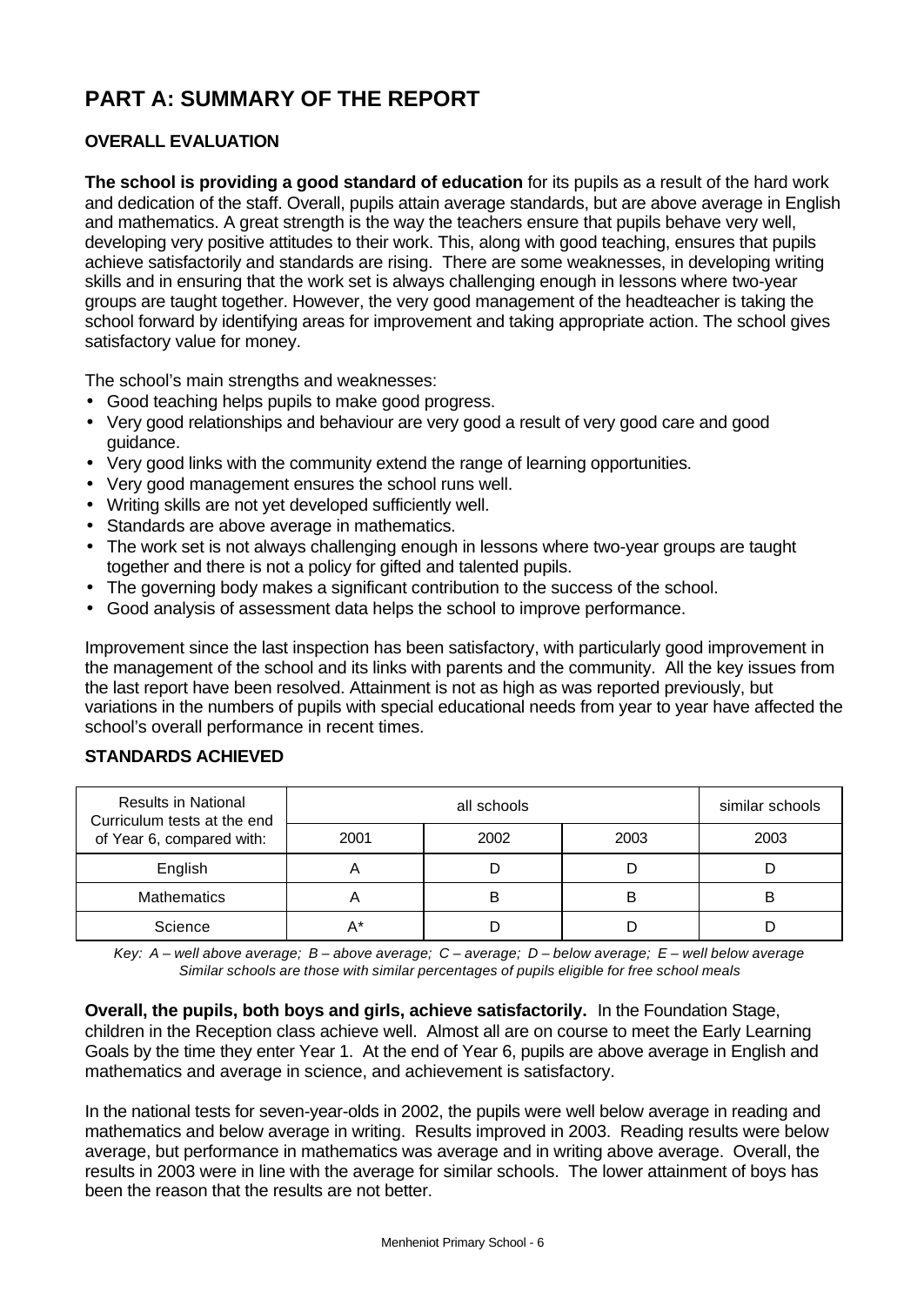In 2002, the school's results in the national tests (SATs) for Year 6 pupils were in line with the national average over the three subjects. Attainment was above average in mathematics, but below average in English and science. The 2003 results were almost identical - average overall and average against those attained in schools with similar pupils. The school met its targets.

**Pupils' personal development is very good, as is their moral and social development. Their spiritual and cultural development is good**. Pupils' attitudes to the school and their work are very good, overall. Almost all pupils behave very well and form very good relationships. They like coming to school and this is one reason why attendance is above the national average. They are punctual to school and to lessons. There are very good systems for encouraging good attendance.

# **QUALITY OF EDUCATION**

**The quality of education provided by the school is good. Teaching is good** and pupils learn well, especially in English and mathematics. In the many good lessons, good planning makes lessons interesting, which motivates pupils to learn. In other lessons, the work is not always planned to challenge the higher attainers sufficiently. This problem occurs especially in the afternoons when pupils have to be taught in mixed age classes.

The school provides a broad curriculum that is appropriate to the needs of pupils. It has a very good partnership with parents and local schools and very good links with the community – contributing to the effectiveness of the education it provides. Marking and assessment give good guidance in some subjects. The pastoral system gives very good support to pupils.

# **LEADERSHIP AND MANAGEMENT**

**The school is managed very well by the headteacher**. It runs very smoothly, parents are kept well informed of its work and there is genuine sense of team work – teachers, governors, parents and the local community working together for the good of the pupils. **The leadership is good,** growing in strength as the headteacher provides a sense of direction and begins to set more ambitious targets for pupils and teachers. She has done some effective work already, with the English co-ordinator, to raise attainment in writing and the school's capacity for future improvement is good. The governing body is effective and is strongly committed to monitoring and supporting the work of the school. The governance of the school is good.

# **PARENTS' AND PUPILS' VIEWS OF THE SCHOOL**

Almost all parents are pleased with the school and believe that it is helping their children to make good progress. They are very impressed with the communication between school and home, the running of the school and the ways they are encouraged to help their children to learn. Inspectors agreed with their views. Almost all pupils are happy at school and they had no serious criticisms of it.

### **IMPROVEMENTS NEEDED**

The most important things the school should do to improve are:

- Continue to work to improve the quality of writing.
- Ensure that the work set is challenging for all in lessons where two year groups are taught together.
- Put in place a policy for the teaching of gifted and talented pupils.

All statutory requirements are met.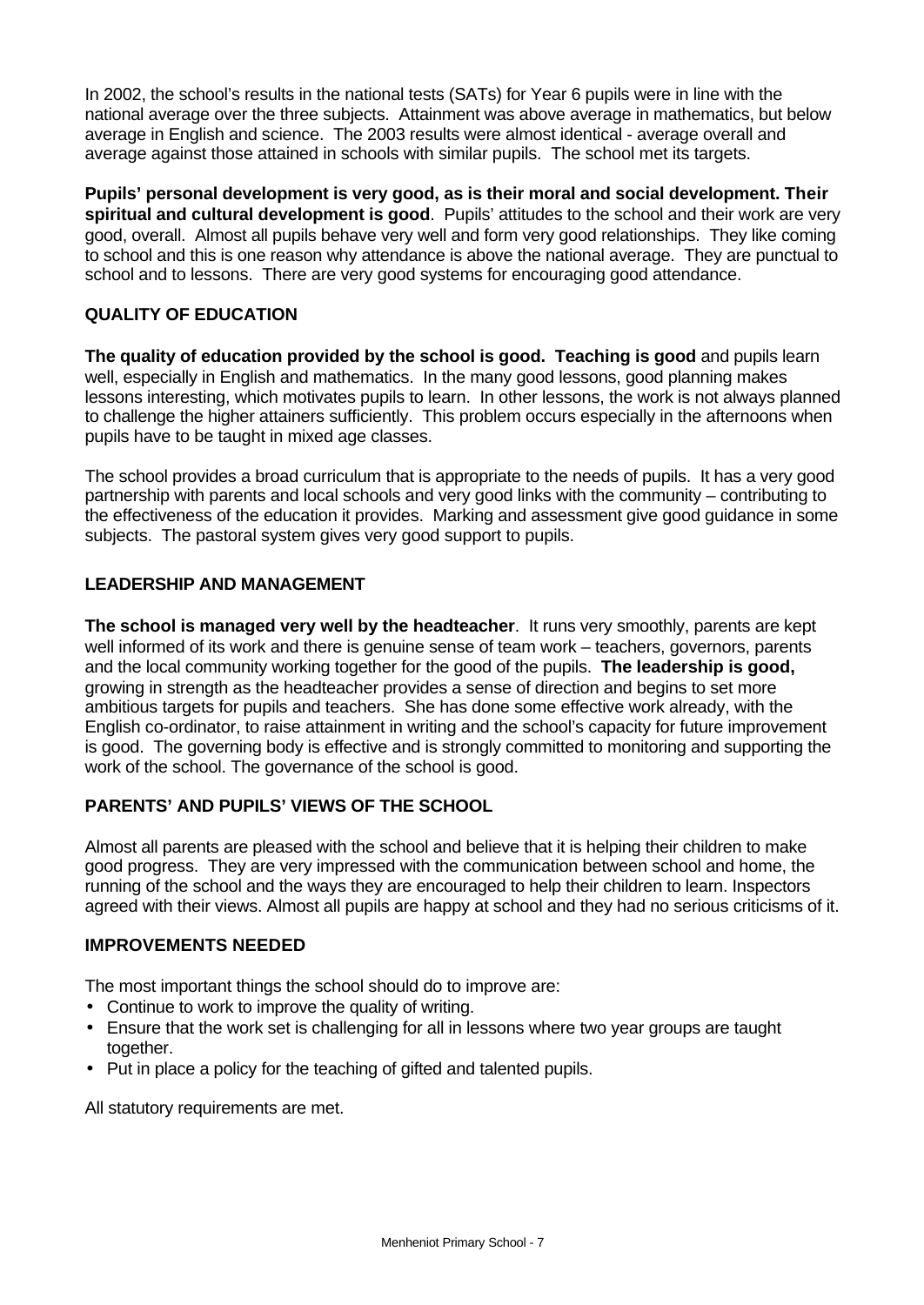# **PART B: COMMENTARY ON THE INSPECTION FINDINGS**

# **STANDARDS ACHIEVED BY PUPILS**

# **Standards achieved in areas of learning, subjects and courses**

Achievement is satisfactory, overall, for all pupils. Children in the Reception class and pupils with special educational needs often achieve well.

### **Main strengths and weaknesses**

- Standards in reading and writing have risen because of good teaching and good use of assessment information to measure progress and to target work appropriately to pupils.
- Standards in mathematics are above average and it is a strength in the school.
- Standards of information and communication technology are improving as pupils are taught well in the new computer suite.
- Standards in science are average the work is not always appropriate for the full range of pupils.

# **Commentary**

### **The school's results and pupils' achievements**

1. The attainment of pupils on entry to the school is average. By the time they were eleven years old, their attainment in the national tests for 11-year-olds was in line with the average nationally and in line with that in similar schools last year. The trend over time – over the last four years has been below the national average, but the fact that there are only small numbers of pupils in each year group makes statistical analysis unreliable. The inspection found no evidence that standards are lower now than they were four years ago. Over the last two years there has been particular success in raising the numbers of pupils who attain average and above average grades in the national tests at the age of seven in writing and mathematics. In the national tests for 11-year-olds, the school has sustained the good performance in mathematics that has been a feature for many years. Attainment in the national tests for English at the age of 11 has been, as the school realises, an area of relative weakness, however. Improving the performance of the higher-attaining pupils has been a special focus in the school under the leadership of the headteacher and she is beginning to be successful.

#### *Standards in national tests at the end of Year 2 – average point scores in 2003*

| Standards in: | School results | National results |
|---------------|----------------|------------------|
| reading       | 15.2 (14.3)    | 15.7 (15.8)      |
| writing       | 15.3(13.8)     | 14.6 (14.4)      |
| mathematics   | 16.7(15.1)     | 16.3 (16.5)      |

*There were 12 pupils in the year group. Figures in brackets are for the previous year*

### **Attainment in the national tests at the end of Year 2**

2. In 2001, there was a particularly high-attaining group of pupils in Year 2. They attained average results in writing, but above average results in reading, and their performance in the mathematics tests was well above the national average. In 2002, the pupils were well below average in reading and mathematics and below average in the writing test. Results improved in 2003. Reading results were below average, but performance in mathematics was average

and in writing above average. These results reflect the impact of small numbers of low or high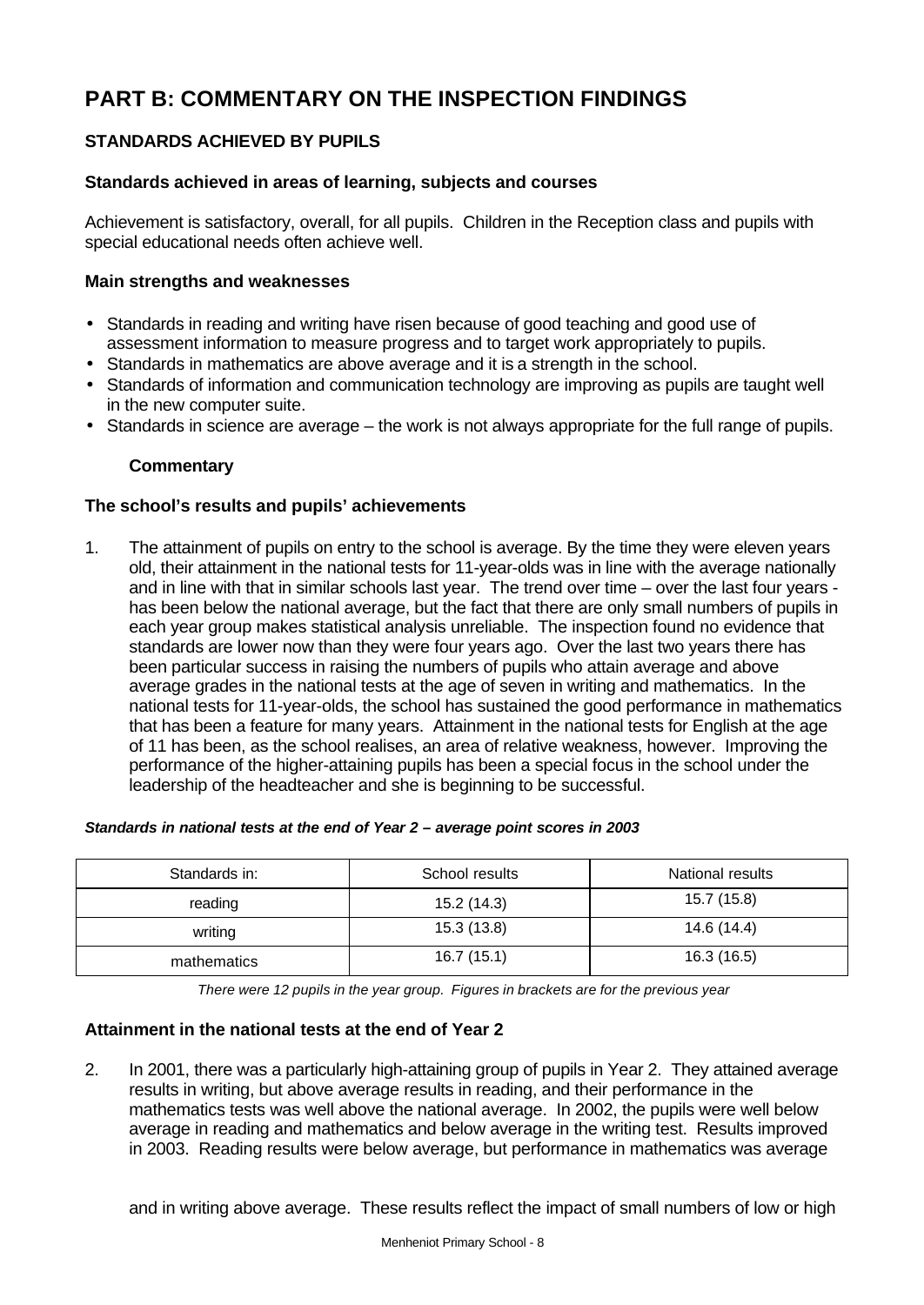attainers in each of these small year groups, rather than meaningful trends. Overall, the results in 2003 were in line with the average for similar schools.

3. In every subject being tested, boys' results have been consistently below those of girls for the last two years. This difference is significantly greater than the difference nationally and is particularly marked in reading and writing skills. Most of the pupils with special educational needs in these year groups have been boys. Boys in the current Year 2 are not underperforming compared with girls.

| Standards in: | School results |             |
|---------------|----------------|-------------|
| English       | 26.2(26.3)     | 26.8 (27.0) |
| mathematics   | 27.8 (28.0)    | 26.8 (26.7) |
| science       | 28.4 (28.0)    | 28.6 (28.3) |

#### *Standards in national tests at the end of Year 6 – average point scores in 2003*

*There were 22 pupils in the year group. Figures in brackets are for the previous year*

# **Attainment in the national tests at the end of Year 6**

- 4. Again, 2001 was a very strong year, with the results in the national tests being well above the national average, overall. In 2002, the school's results in the national tests for Year 6 pupils were in line with the national average overall for the three subjects. Attainment was above average in mathematics, but below average in English and science. The 2003 results were almost identical - average overall and average against those attained in schools with similar pupils.
- 5. Compared with results in similar schools, the pupils achieved satisfactorily. Although the proportion of pupils gaining Level 4 – the expected level for pupils of their age – was close to or above national averages in English and science, the proportion of pupils gaining level 5 – the level higher than expected for their age – was lower than the national figure. In contrast, the percentage gaining Level 5 in mathematics was 36 per cent, seven per cent above the national average, and this was enough to make the attainment overall in mathematics better than the average for all schools. The school is seeking to raise attainment so that more of the higher attainers reach Level 5 in English and science. The difference between girls' and boys' attainment is less marked in Year 6 than it is in Year 2. Boys attained more highly than girls, overall, in mathematics and science.
- 6. The school has been concerned that there may have been some underachievement amongst boys and so has sought to give them additional motivation. There was no evidence from the inspection that any boys are underperforming currently. All pupils, including those with special educational needs, the very few for whom English is an additional language and the gifted and talented, have made at least satisfactory progress and, in some cases, good progress. Achievement is satisfactory, overall.

### **Current levels of attainment**

### **Children in the Reception class**

7. Children in the Reception class achieve well in most aspects of their work. Their attainment on entry is generally average, but tests indicate that their communication skills are slightly below average. They make good progress in this area of their learning because of the good provision for developing literacy skills in the class and because they work alongside Year 1 pupils – which helps to improve their speaking and listening skills. Their achievement in personal, social and emotional development is good, so when they enter Year 1, standards are above those expected of children at the end of the Reception year. Again, the example set by the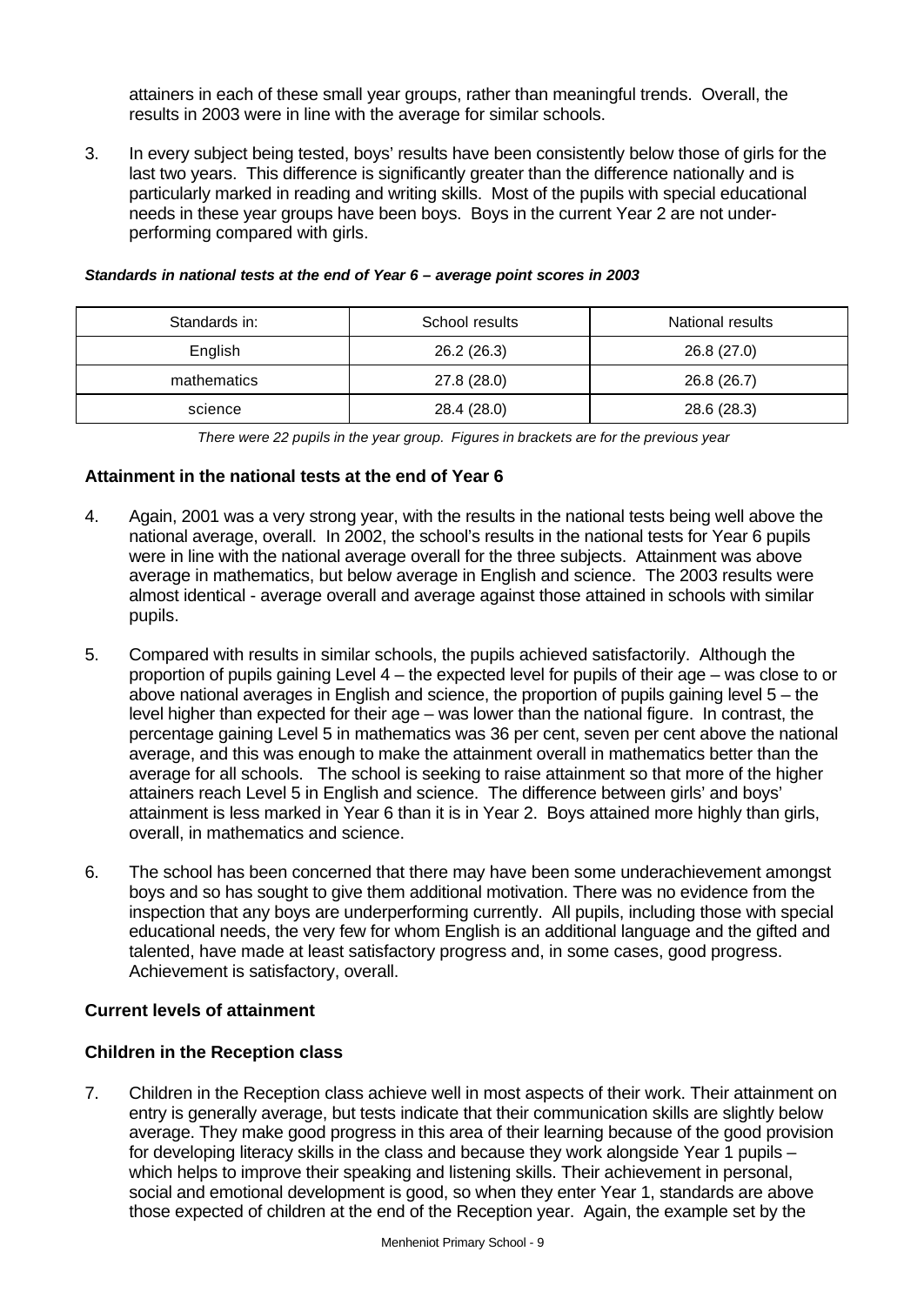Year 1 pupils in their class helps them to learn quickly. From the very beginning, children are taught to be considerate and obey rules, within a calm and settled environment. As in the main school, there is a strong focus on numeracy. Children achieve well because of this, so that many reach the standards that children are expected to reach by the time they enter Year 1.

8. Achievement is also good in knowledge and understanding of the world, physical development and creative development. This is because the planning for teaching and learning is good and the very good induction of children into the Reception class prepares them well for learning.

### **The attainment of pupils at the end of Year 2 and Year 6**

- 9. The attainment of pupils at the end of Year 2 in English is average and in and Year 6 is above average. There is no significant difference between the attainment of boys and girls. Achievement is good, because the pupils are making good progress from their previous low levels of attainment. A greater focus on the development of writing skills and recent improvements in teaching are having a positive effect on attainment. Lower-attaining pupils achieve well in English and are making good progress. By the end of Year 6, some higher attainers reach above average standards in writing, but there are still some weaknesses in the writing of some children. Standards in reading are above average. The good teaching and the increasing provision across all subjects to teach and reinforce literacy skills ensure that they achieve well.
- 10. In mathematics, the attainment of pupils in Year 2 and in Year 6 is above that expected nationally. In Year 2, almost all pupils are at least reaching the expected level for their age and more than average are above – working at Level 3. They show good skills of mental arithmetic. Almost all pupils in Year 6 are working at Levels 4 or 5, and almost all pupils have at least average levels of numeracy. Pupils at all levels of attainment are making good progress and are achieving well.
- 11. In science, pupils at the end of Year 2 and Year 6 have satisfactory skills, knowledge and understanding. Pupils' achievement is satisfactory. At the end of Year 2, pupils have a sound grasp of scientific knowledge, including an understanding of living processes – such as the ways that plants grow and reproduce. Attainment is also in line with the national average at the end of Year 6. Most have secure skills in practical work and investigation.
- 12. Standards of attainment at the end of Year 6 in information and communication technology (ICT) are average. The newly installed equipment in the very good information and communication technology suite is helping to raise pupils' motivation. There is every sign that standards are rising now and pupils are achieving well.
- 13. Attainment in music at the end of Year 6 is above the national average, and standards in work seen reflect this. Achievement is good, especially in singing and appreciation of multi-culturally based music. Attainment is average in Year 2 and above the national average in Year 6 in physical education, with pupils achieving well overall. Pupils progressively develop their skills because of good, specialist teaching. Attainment is average overall at the end of Year 2 and Year 6 in religious education and in citizenship – though knowledge and appreciation of the major world faiths is above average – and pupils are achieving satisfactorily. In the time available for the inspection, it was not possible to gather enough evidence to give secure judgements on standards in the other subjects in the curriculum.
- 14. Pupils with special educational needs are making good progress as a result of the very good provision. They achieve well and reach the targets set for them. There are no pupils at an early stage of acquiring English.

# **Pupils' attitudes, values and other personal qualities**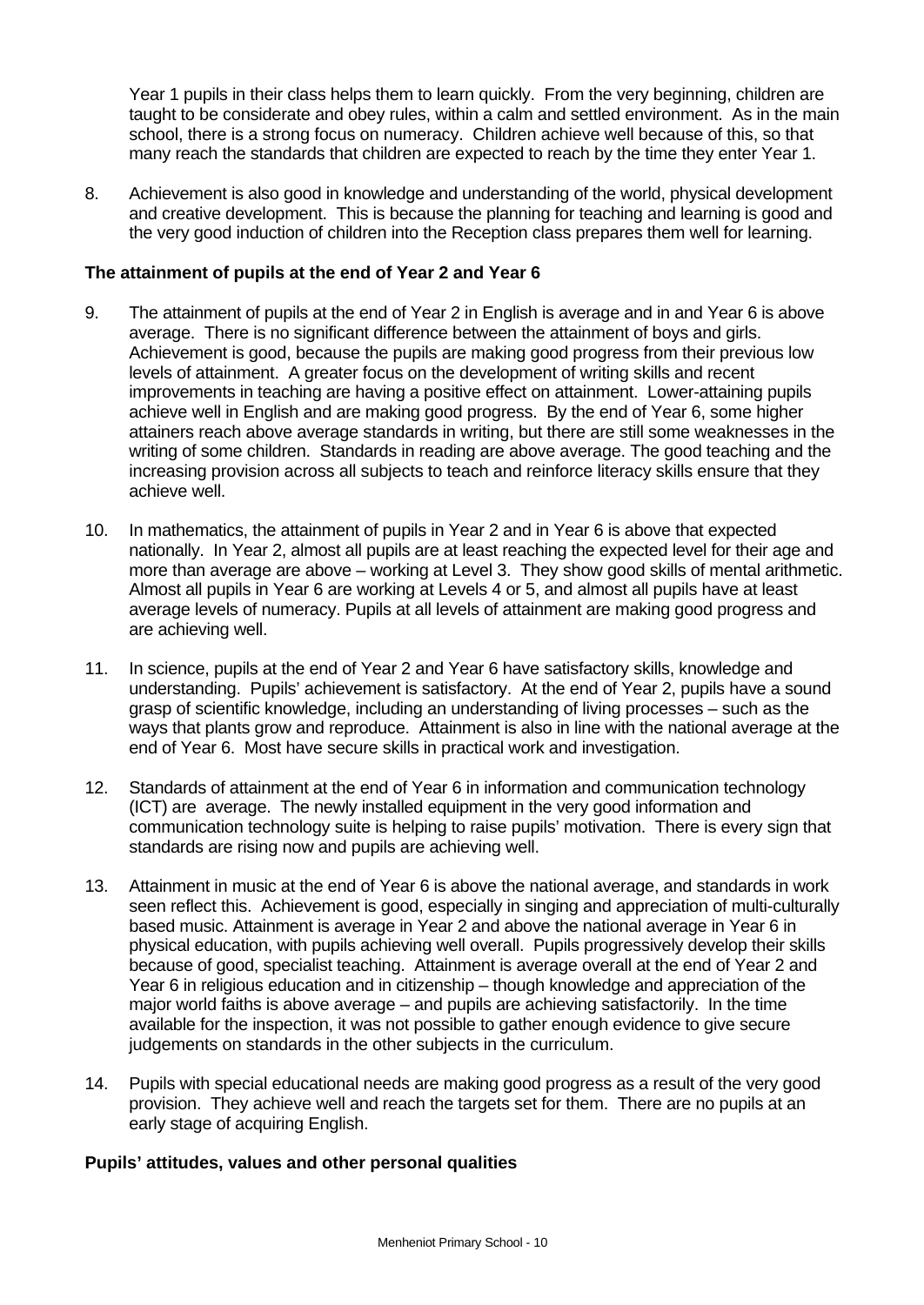Pupils' personal development is very good; they have very positive attitudes to school and their behaviour is very good. The provision for spiritual, moral, social and cultural development is good. Attendance is above average. Pupils are keen to take part in all the activities the school has to offer.

# **Main strengths and weaknesses**

- Behaviour is very good, because of the very good ethos in the school.
- Bullying is actively and effectively discouraged.
- Relationships are very good at all levels, as a result of the ways that teachers care for and support pupils.
- Pupils are keen to learn, because the teaching motivates them.
- Pupils' personal development is very good, with high moral and social awareness.
- Attendance is good.

- 15. Pupils' very good behaviour is a feature of many lessons and they display self-discipline as they move around the school. Standards have been maintained since the last inspection. Nearly all parents consider that pupils behave well. The school has effective procedures for discouraging bullying. For example, the school has undertaken an anonymous survey for pupils to report concerns. This has been carefully analysed and used to plan sessions on antibullying. Pupils are confident that any incidents of bullying reported are fully addressed by the school.
- 16. Pupils take care of each other and they talk to visitors with polite confidence. Pupils' attitudes are very positive. They are keen to participate in lessons and often work hard. There is a waiting list for some extra-curricular clubs as they are so popular. Parents report that their children like school. Pupils are keen to exercise responsibility and opportunities to be responsible grow as pupils move up through the school. A number of pupils serve as library assistants and a pupil is due to take over the chairmanship of the School Council.
- 17. Parents are confident that the school helps their children to become mature and independent. The school provides very well for pupils' moral and social development. Pupils show a high level of respect for others and develop a good appreciation of their surroundings. They show a very good understanding of what is right and wrong and older pupils display a high level of moral awareness. For example, members of the School Council are able to discuss the rights and wrongs of the various proposals made for improving the school. The school teaches pupils to work in a range of different groups, and older pupils are encouraged to organise games for younger pupils in the playground. Pupils' spiritual and cultural development is good. Teachers are skilled at helping their classes to appreciate the wonder of the world. Pupils are given good opportunities to reflect on life's big questions in assemblies and class discussions. They are taught the significance of religion through a careful study of Christianity and other major world faiths. They are given the chance to consider the work of great artists and musicians and to find out about different cultures in the world and in the United Kingdom. An assembly gave junior pupils insight into the lives of Sikh children living in Essex. This is good preparation for adult life.
- 18. Pupils arrive punctually for the beginning of school. The school has effective procedures to promote regular attendance. Registers are correctly completed.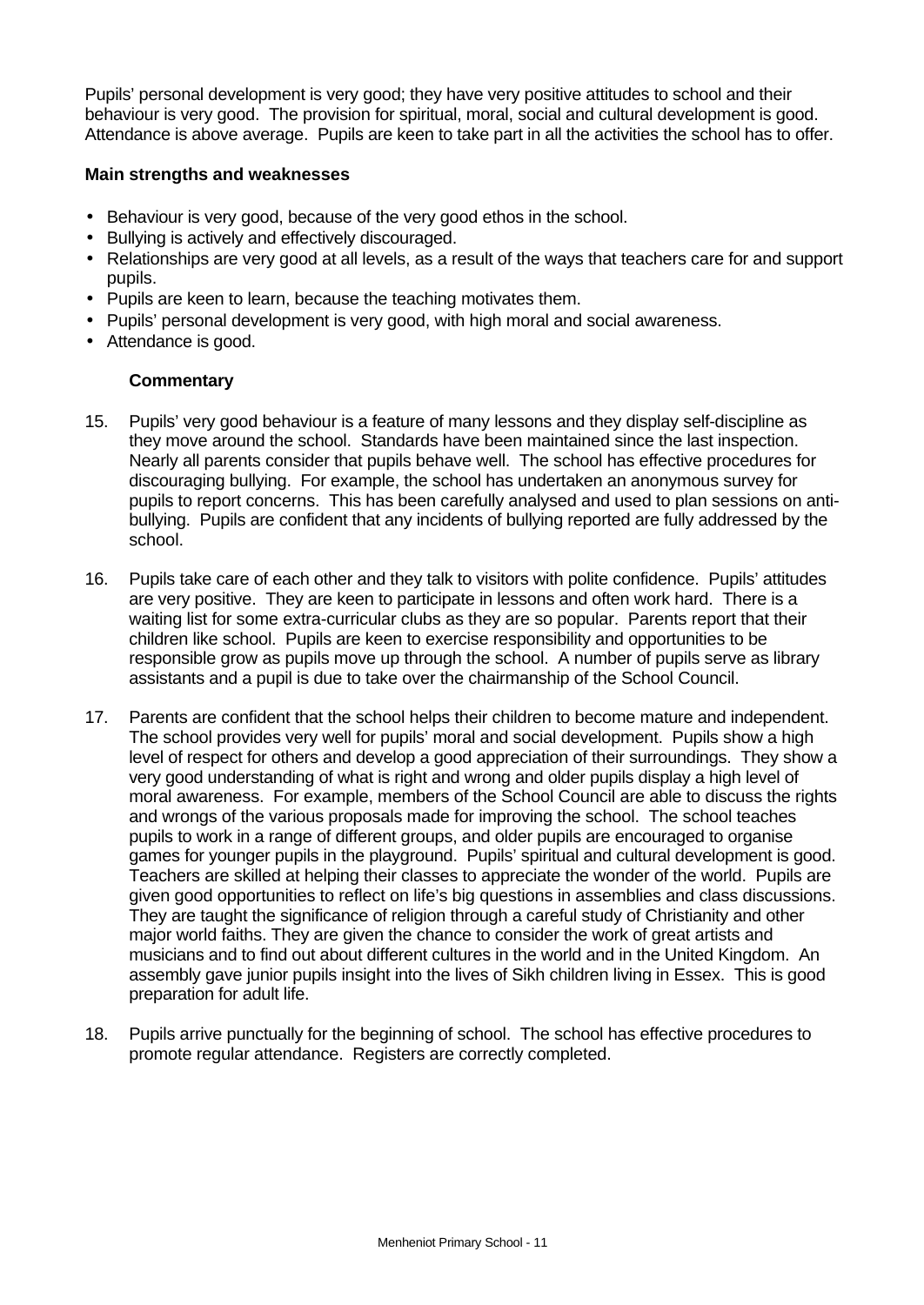### **Attendance**

#### *Attendance in the latest complete reporting year (%)*

| Authorised absence |     | Unauthorised absence |     |
|--------------------|-----|----------------------|-----|
| School data        | 4.5 | School data          | 0.6 |
| National data      | 5.4 | National data        | 0.4 |

*The table gives the percentage of half days (sessions) missed through absence for the latest complete reporting year.*

# **QUALITY OF EDUCATION PROVIDED BY THE SCHOOL**

The quality of education is good. Effective teaching based on a well-planned curriculum for reading, writing and mathematics and very good extra-curricular activities, ensures that pupils learn well, especially in the morning sessions. In the afternoons, in their mixed age classes, the work is not always meeting individual needs.

### **Teaching and learning**

### **EXAMPLE OF OUTSTANDING PRACTICE**

#### **Outstanding practice in teaching numeracy**

Excellent teaching was observed in a Year 6 numeracy lesson. The teacher had planned a varied and interesting range of activities designed to help pupils to recognise and to learn to measure different kinds of angles. Very skilful questioning made the pupils think hard for themselves and ensured that both the higher and lower attainers were challenged. The pupils used their bodies to represent different types of angles – this practical element to the lesson increased their enjoyment as well as their understanding of the principles being taught. The teacher reinforced the importance of estimating an answer before measuring an angle by organising a contest in which pupils were scored according to the accuracy of their initial estimates of the answer. The pupils were highly motivated because they were so involved and they worked very hard and made very good progress as a result.

Teaching is good overall, with some very good features, so pupils' learning is good. Assessment is used well in English and mathematics and satisfactorily in other areas of the curriculum.

#### **Main strengths and weaknesses**

- Examples of excellent and very good teaching were seen, especially in English and mathematics.
- Teachers have very good relationships with their pupils and maintain very good discipline. Pupils learn well, because the teachers plan interesting work for them.
- The use of assessment to set appropriate work for all pupils in science and the foundation subjects needs further development.

#### *Summary of teaching observed during the inspection in 22 lessons*

| Excellent | Very good | Good | Satisfactory | Unsatisfactory | Poor | Very Poor |
|-----------|-----------|------|--------------|----------------|------|-----------|
|           |           |      |              |                |      |           |

*The table gives the number of lessons observed in each of the seven categories used to make judgements about lessons.*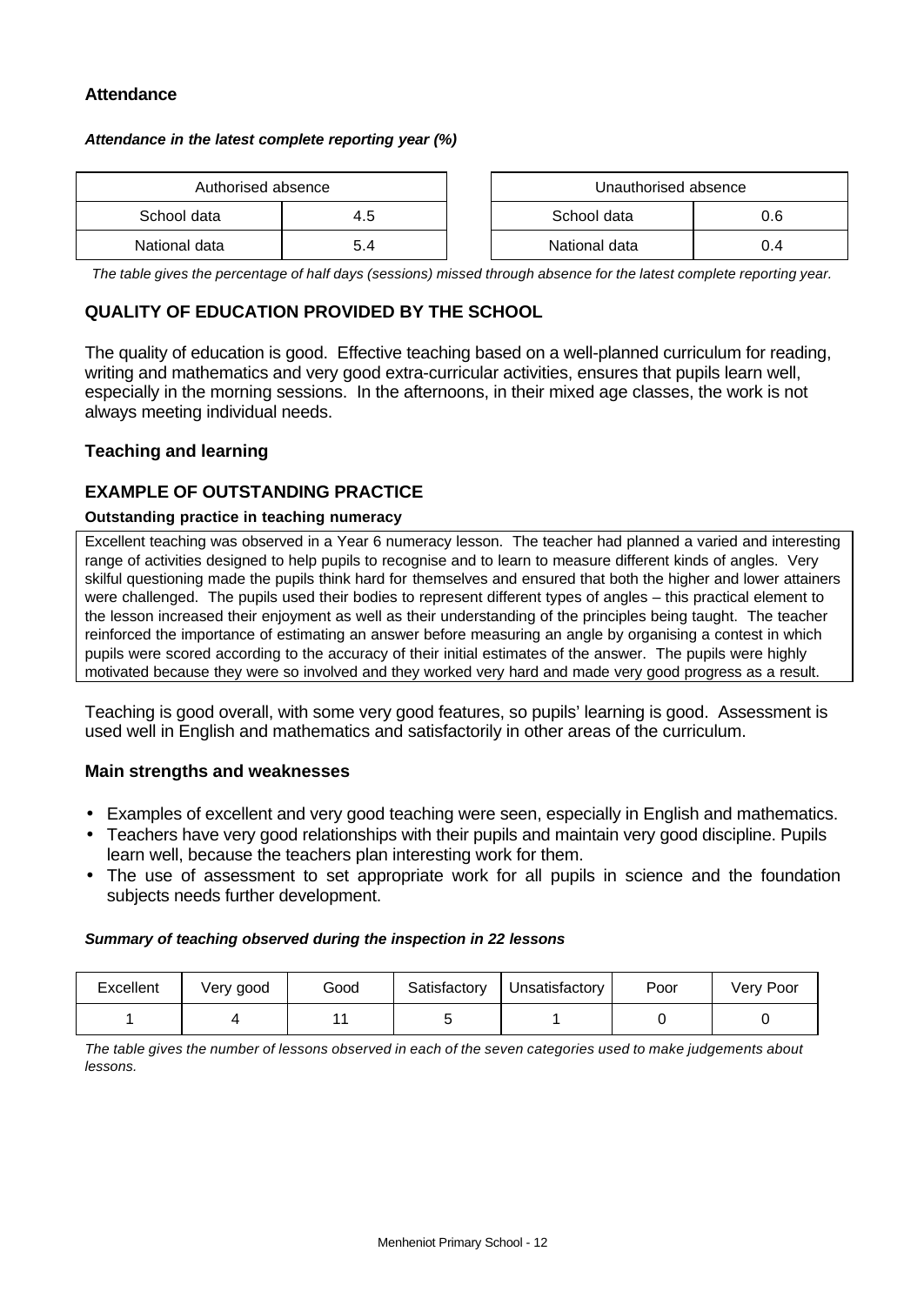- 19. There is much good teaching and this leads to most pupils achieving well. Pupils make good progress, because the well-planned lessons make them interested in their studies and the teaching methods the teachers use develop good learning skills. The only unsatisfactory lesson observed was taught by a temporary teacher in a junior class.
- 20. In a very good literacy lesson with Year 6 pupils, the teacher's drive and enthusiasm kept the pupils working at a very brisk pace. The high quality of her teaching skills combined with excellent knowledge of her subject led to the pupils being inspired to work hard and achieve very well. Similarly, in a very good numeracy lesson with Year 2 pupils, the teacher had very clear objectives and used practical methods very well to reinforce the pupils' understanding. In lessons such as this, teachers plan very well, ensuring that there is a stimulating and interesting range of activities that help the pupils to learn very well and achieve their objectives. As a result, pupils are concentrating and showing interest in their work: they therefore learn quickly and make rapid progress.
- 21. In the many good lessons, the level of involvement is slightly lower, because the levels of enthusiasm and expertise that the teachers bring to the lesson are not always as high as they were in the lesson described above. Nevertheless, the pace of learning is brisk because the teachers focus well on their objectives for learning, which are shared well with the class so that the pupils know what they are expected to achieve. These expectations are high, both of behaviour and of the progress that pupils are expected to make. Pupils know how to improve from their targets for literacy and numeracy. They are encouraged to set their own targets and, in the climate that values them, are willing to take part. This is another reason why learning is good. As part of the ongoing development of the curriculum, teachers are providing more investigative activities that are supporting learning in science and mathematics.
- 22. Where teaching is satisfactory, teachers' subject knowledge is secure and class control is satisfactory. The pace is satisfactory rather than good and expectations are not as high as in the better lessons, so that the level of challenge is not as great. In literacy and numeracy lessons, the classes are reorganised into smaller classes (one class for each year group in Years 4 to 6) and the work is usually organised so that different groups of pupils within each class are given tasks to do that are appropriate for their learning needs. Because the tasks are relevant to the individual needs of the pupils and the pupils are aware of their individual targets, they are motivated and learn well. It is not possible for this to be done throughout the school day, because there are not enough full-time teachers at the school. In foundation subjects, the tasks set are sometimes very similar for all within mixed age classes and do not always challenge the higher attainers sufficiently. The average pupils find the work interesting and challenging and therefore learn well, but this is not true of all. In the one unsatisfactory lesson, the activities that were planned were not appropriate for the large majority of the class and, as a result, few pupils made sufficient progress during the lesson.
- 23. The amount of homework that is set is satisfactory: it ranges from regular reading tasks to long-term project work that allows the pupils to develop their skills, especially in reading and numeracy, at home, with the support of their parents or older children. This reinforces their learning.
- 24. During the inspection, the quality of teaching was good across the Foundation Stage and in Years 1, 2 and 3, and very good, overall, in Years 5 and 6. The quality of teaching was satisfactory in Year 4, though the permanent teacher was absent. Across the school, the teaching of mathematics is good, with thorough coverage of the subject. The pupils learn well because they are taught in depth. Secure subject knowledge leads to good teaching in English. Pupils learn well because teachers are seeking to meet their individual needs. In science, teaching is satisfactory. Teachers provide good practical lessons in which pupils can find out things for themselves and test hypotheses. Most learn well during these practical activities, because they are so involved. The lower attainers are not always supported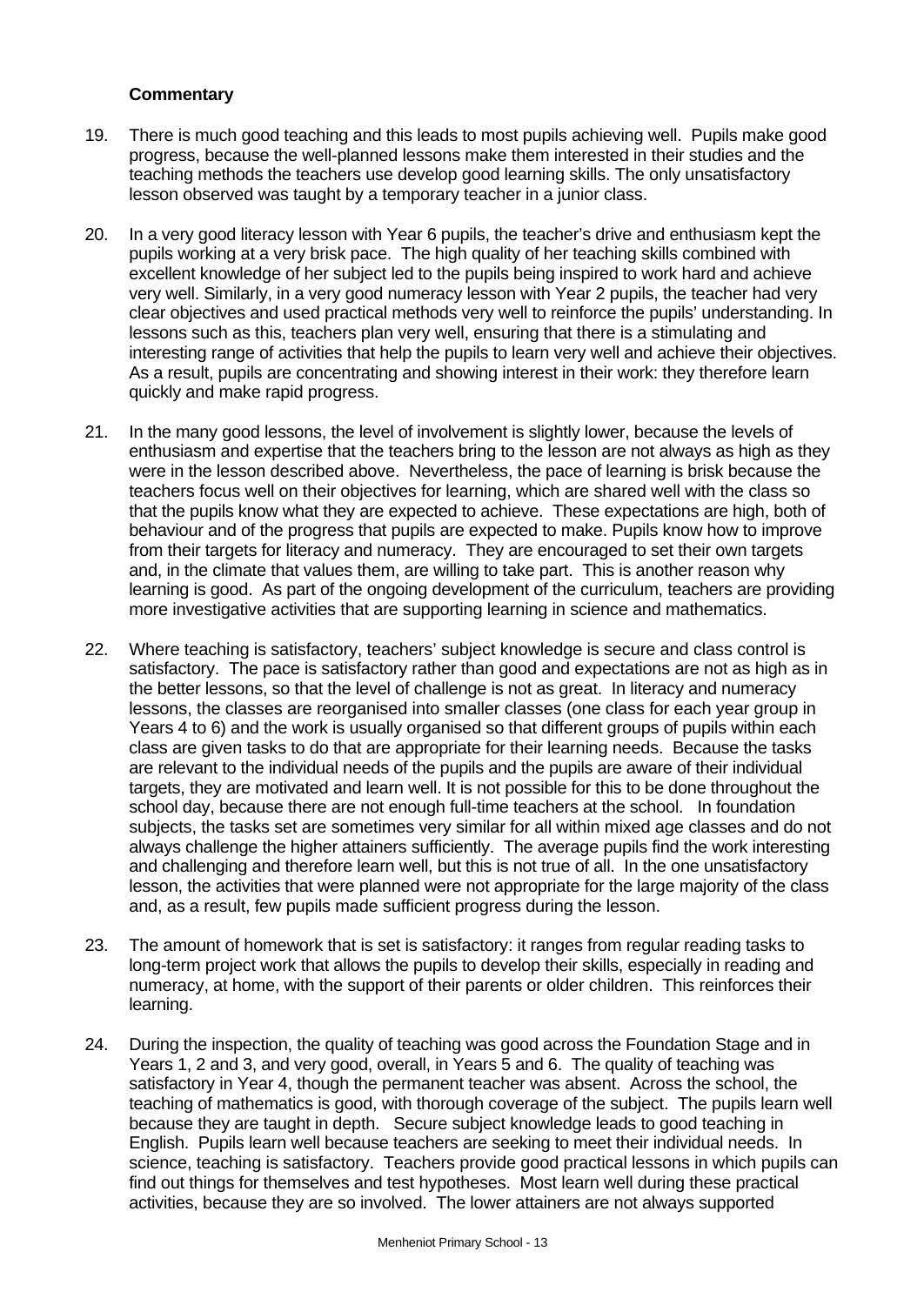sufficiently, however, and this affects their learning. In information and communication technology teaching is good, developing well with good use of the newly equipped computer suite. Expertise and enthusiasm for the subject lead to good teaching in physical education, with good attention to skills development. It was not possible to observe enough teaching in the other subjects to give judgements on the overall quality.

25. The quality of teaching for pupils with special educational needs is good. Classroom assistants in all classes support pupils well and promote the learning of literacy and numeracy skills among pupils with special educational needs. In addition, the co-ordinator and assistant for special educational needs withdraw pupils in small groups to a specialist room during independent and group sessions in the Literacy Hour to give them individual support. This is working well. Class teachers take into account the attainment and needs of pupils with special educational needs to support them in their lessons. There are no pupils for whom English is an additional language.

# **The curriculum**

Overall, the curriculum is good. The breadth of curricular opportunities is satisfactory and opportunities for enrichment are very good. The school's accommodation and resources are of good quality and this helps pupils to achieve. There has been good improvement since the last inspection.

# **Main strengths and weaknesses**

- There is a very good range of clubs, sporting activities and educational visits.
- The extent to which pupils in the school participate in sport beyond the school day is very good.
- Lesson planning and schemes of work promote breadth and balance in the curriculum.
- The provision for personal, social and health education is good and aids the pupils' development well.
- Opportunities are missed to make links between subjects.
- Provision for pupils with special educational needs supports good achievement.
- Provision for gifted and talented pupils needs to be more fully developed.
- The teaching assistants work well to support pupils and teachers.

- 26. Pupils are gaining access to the full National Curriculum and all statutory requirements are fully met. The wider curriculum has been developed by producing schemes of work using both locally and nationally produced materials. However, the school needs to do more to modify it to meet pupils' needs. Possibilities are missed to forge links between subjects. The curriculum co-ordinator has ensured that time allocations for each subject are observed. Subject coordinators regularly monitor the planning for their subject and devise plans for future improvement very carefully. The curriculum for the Foundation Stage – the children in the Reception class – caters well for their needs. They are taught alongside Year 1 pupils for part of the day and this is generally positive – it encourages them to behave appropriately and helps to speed the development of their literacy and communication skills.
- 27. The school has made careful use of pupils' assessment data to ensure that the lesson planning for the core subjects of English and mathematics provides well for most pupils' needs. Adaptations to the approaches recommended by the National Literacy and Numeracy Strategies, such as providing separate teaching time for reading activities, have helped to raise standards in these subjects.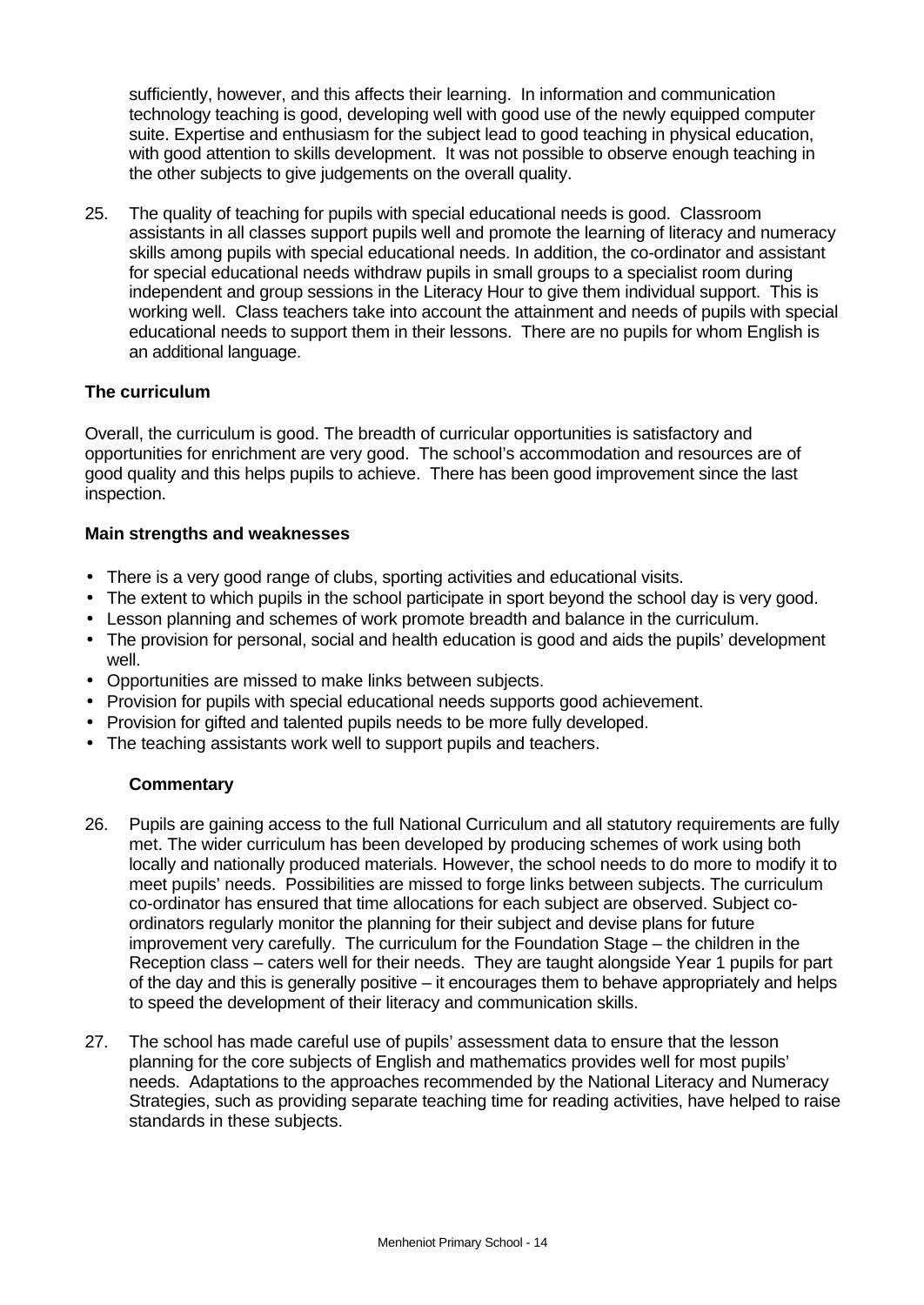- 28. The school provides very good enrichment through its programme of extra-curricular experiences for all pupils, such as a cookery club and an environment club. A group of pupils has been able to take responsibility for an allotment, looking after plants, growing fruit and vegetables and subsequently participating in the village garden show. Members of the local community make a significant contribution to the curriculum, by playing the piano in assembly, giving talks to pupils in class, assisting with the school choir, using their own practical skills around the school and hearing pupils read. The school enjoys a very good relationship with the parish church, which pupils visit regularly. This close involvement in the school's curriculum by parents, community members and governors supports the development of pupils' life skills and has helped pupils to learn how to take on responsibility sensibly. Pupils respond to all these opportunities very well.
- 29. The school offers clubs for football and netball as well as a cross-country club and ensures that pupils are offered frequent opportunities to participate in sports activities involving other schools.
- 30. The provision for personal, social and health education is good and aids the pupils' development well. The school organises special curriculum weeks on themes related to pupils' personal development such as 'keeping healthy'. The headteacher also ensures that opportunities for exploring personal, social and health themes within other subjects are identified and explored with the pupils. This aspect of the curriculum is carefully evaluated and planned for in the school improvement plan.
- 31. The school prepares pupils effectively for the next stages in education, through, for example, a series of visits to the school by liaison staff from the local secondary school. The induction into the Reception class is very good. Children attend for a number of sessions before they officially start school, so that they are ready to learn and understand the rules and conventions of school from the start.
- 32. The curriculum provides well for pupils with special educational needs, who have access to a broad and balanced range of learning experiences and who achieve well. Class teachers are closely involved in the writing, implementation and evaluation of Individual Education Plans for these pupils. Support for such pupils is delivered in a flexible manner, involving judicious use of one to one support and group work led by the support teacher or a teaching assistant. These pupils are involved in reviewing their own progress. These approaches have ensured that they are included well within the class and are receiving tailored support, particularly with regard to their literacy and numeracy related needs.
- 33. The school has not yet assessed and identified pupils with particular gifts and talents. Whilst enrichment opportunities are very good, curriculum planning has not yet been developed to take account of the specific needs of these pupils.
- 34. The school has sufficient numbers of teachers and teaching assistants to enable it to organise classes effectively. The teaching assistants and volunteer helpers work well to support pupils and teachers. The current arrangements enable Years 4–6 to be taught separately in smaller groups for literacy and numeracy, which has helped to improve pupils' achievement in these subjects. The school's accommodation is good and includes specialist, well-resourced areas for information and communication technology and music. Subject co-ordinators have worked hard to ensure that all subjects are well resourced and pupils learn better because they do not have to share or do without the resources they need.
- 35. The administrative and clerical staff and the classroom assistants are deployed very effectively and support the teachers well to ensure that they can concentrate on their primary roles. The caretaking and cleaning staff work effectively to ensure that the school buildings and grounds are clean, tidy and attractive.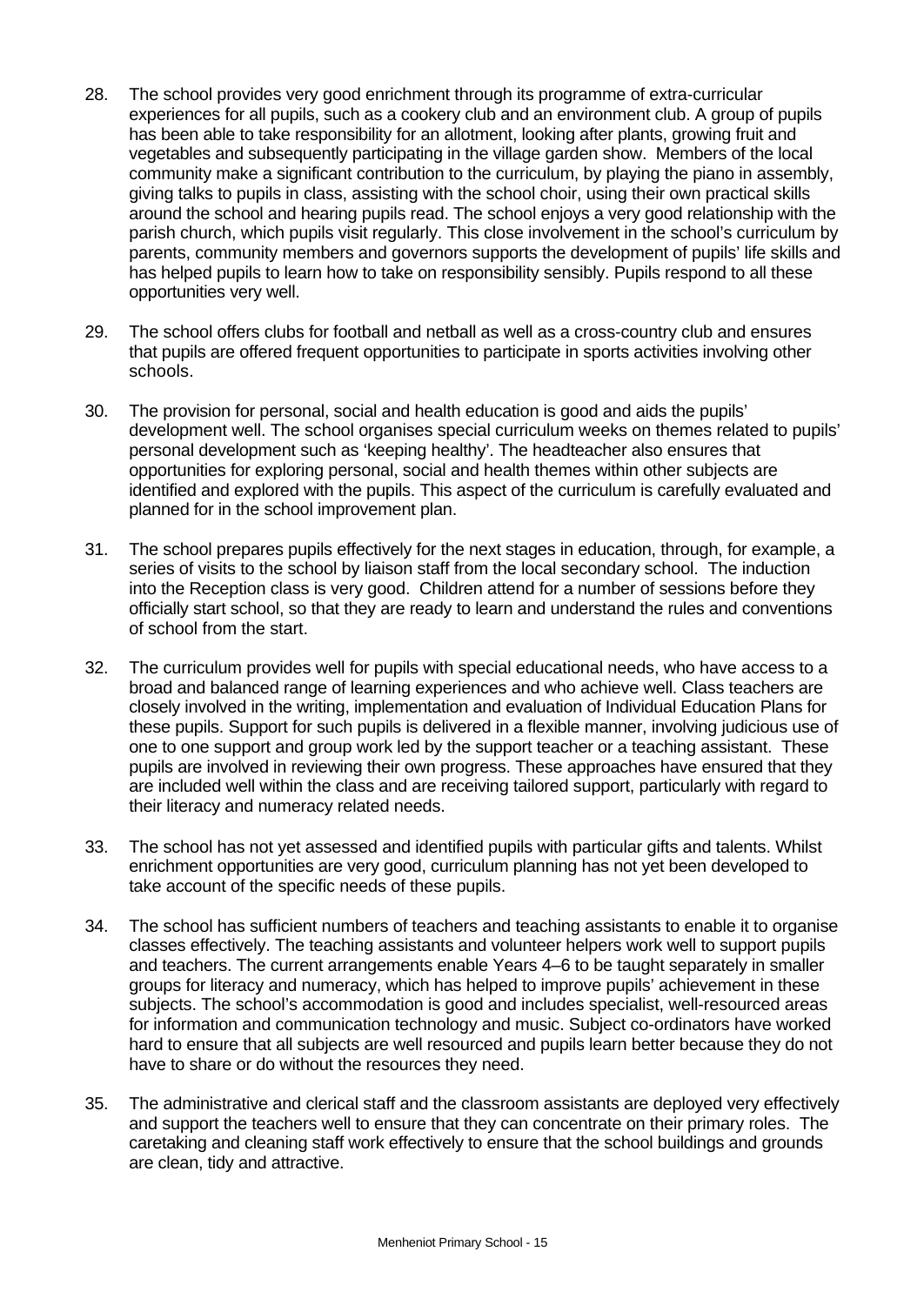# **Care, guidance and support**

The school makes very good provision.

#### **Main strengths and weaknesses**

- Pupils are cared for very well.
- There are good procedures to ensure the welfare and health and safety of pupils.
- Pupils receive very good support and guidance.
- The school seeks and values pupils' views very well.

# **Commentary**

- 36. The school places effective and successful emphasis on the care and welfare of pupils. The quality of this has been maintained since the last report. Pupils say that their teachers are 'nice, kind and helpful'. Parents report that all members of staff treat their children fairly. Break and lunchtimes are well organised, and mealtimes are used well to promote social development. Mealtime supervisors and pupils enjoy a warm relationship. Pupils are supervised well at all times and health and safety procedures are secure. Child protection arrangements are sound. The whole-school warm-up (movement to music) session is a lively, fun and healthy start to the day, reflecting the school's Healthy Schools Award.
- 37. The school provides very effective pastoral support and guidance for pupils. All members of staff know pupils and their families well. There are good induction arrangements and parents consider that these are organised well. The 'Learning Together' scheme ensures that pupils start the Reception year with confidence. Pupils are prepared well for their transfer to secondary school.
- 38. A wide range of assessment procedures is in place in the core subjects of English and mathematics. They are used extremely well to guide and inform teachers' planning and teachers modify lesson plans in the light of assessments made during lessons. The results of national tests are analysed to identify areas that need additional focus and to indicate where individuals are under-performing.
- 39. Each pupil has an individual assessment record. This covers not only the core subjects but also the foundation subjects. It is comprehensive, but it is time-consuming to complete and provides more of a record of what has been taught than an indication of how easily or with what difficulty a pupil has mastered particular units of work. The school is, rightly, considering how a simpler record would reduce teachers' work load, provide a clearer picture of the progress made by pupils and allow more effective matching of tasks to pupils in subjects other than English and mathematics. This would also give a clearer picture to parents of how well their children are doing.
- 40. The School Council is well established and pupils are confident that their views are valued and acted upon. For example, pupils are fully involved in planning developments that stem from the annual 'Healthy Week'. They talk knowledgeably about the difficulties of organising a 'walking bus' to school, and recognise the achievement of those pupils involved in creating a book to promote re-cycling.

## **Partnership with parents, other schools and the community**

The school has developed very good and productive partnerships.

### **Main strengths and weaknesses**

- There is a very strong partnership with parents.
- Links with the community are a strength of the school.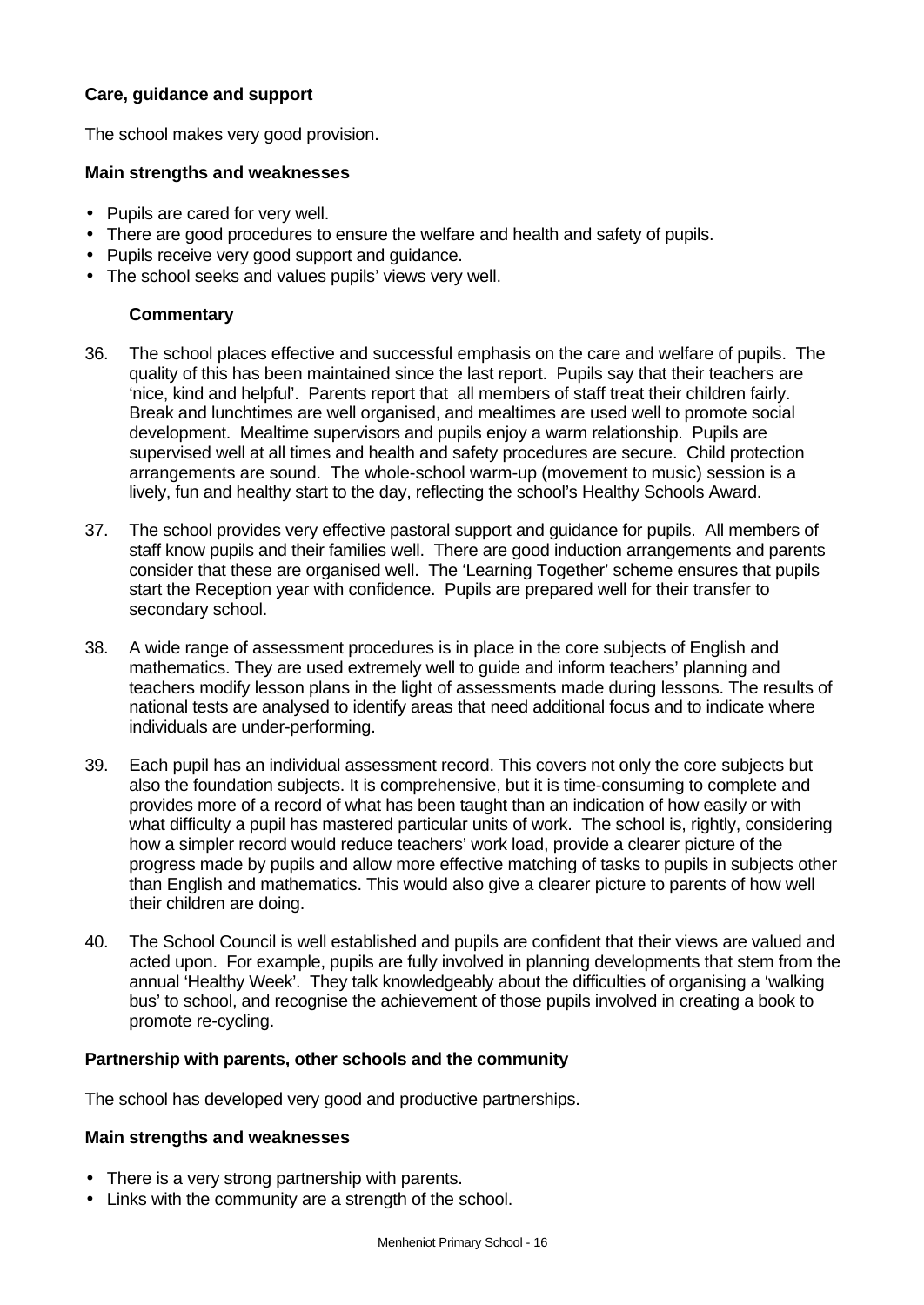- There are very good links with other schools. **Commentary**
- 41. The school has worked extremely hard to develop a very effective partnership with parents. The school provides parents with good information about their child's progress and very good information about the curriculum and general events. This is a significant improvement since the last inspection. Parents report that they feel comfortable about approaching the school with concerns, and they consider that the school takes account of their views and suggestions.
- 42. Links with the community are a strength of the school. A number of local residents contribute to the running of the school by, for example, organising, extra-curricular clubs, listening to readers and assisting with maintenance of the grounds. They talk with enjoyment of their involvement with the school.
- 43. The school has very good links with other schools in the area. For example, it participates in a number of music festivals and sports days with other primary schools. There is close liaison with the local secondary school, which ensures the smooth transfer of pupils at the end of Year 6 as well as a number of curriculum collaborations. A number of pupils from the secondary school undertake work experience at Menheniot.

### **LEADERSHIP AND MANAGEMENT**

The management of the school is very effective and parents, staff and governors praise it. The leadership of the school is good and growing in confidence. The governance of the school is good.

#### **Main strengths and weaknesses**

- The management of the school is very good.
- Communication is very good within the school and with the local community, fostering a real sense of community.
- The work of the school is monitored well.
- The use of assessment to set challenging targets to pupils and teachers needs to be more rigorous.
- The leadership is setting rigorous targets.
- The governors fulfill their roles well.
- The financial controls are good.

- 44. The headteacher has won the confidence of the staff, parents and governors in the three years that she has been in post. At the time of the last inspection, many parents were disappointed at what they saw as a lack of communication between the school and home, for example. Now, almost all parents agree that the school is now well run and that relationships between the school and the community are very positive indeed. This was reinforced at the meeting for parents, when the work of the headteacher was praised highly. The headteacher's management of the school is very good, with excellent aspects. She has managed her staff very well, despite the many changes in personnel and the number of temporary teachers that she has had to cope with – a result of the difficulties that all small village schools in the area are facing in appointing good teachers. Although teaching every morning, she has managed the introduction of performance management very well indeed. Her monitoring of the school is very good and the way that she has successfully involved governors in the process is excellent.
- 45. Subject co-ordinators have been trained in their role. Most are effective. There are particular strengths in the leadership of mathematics, English, physical education and information and communication technology.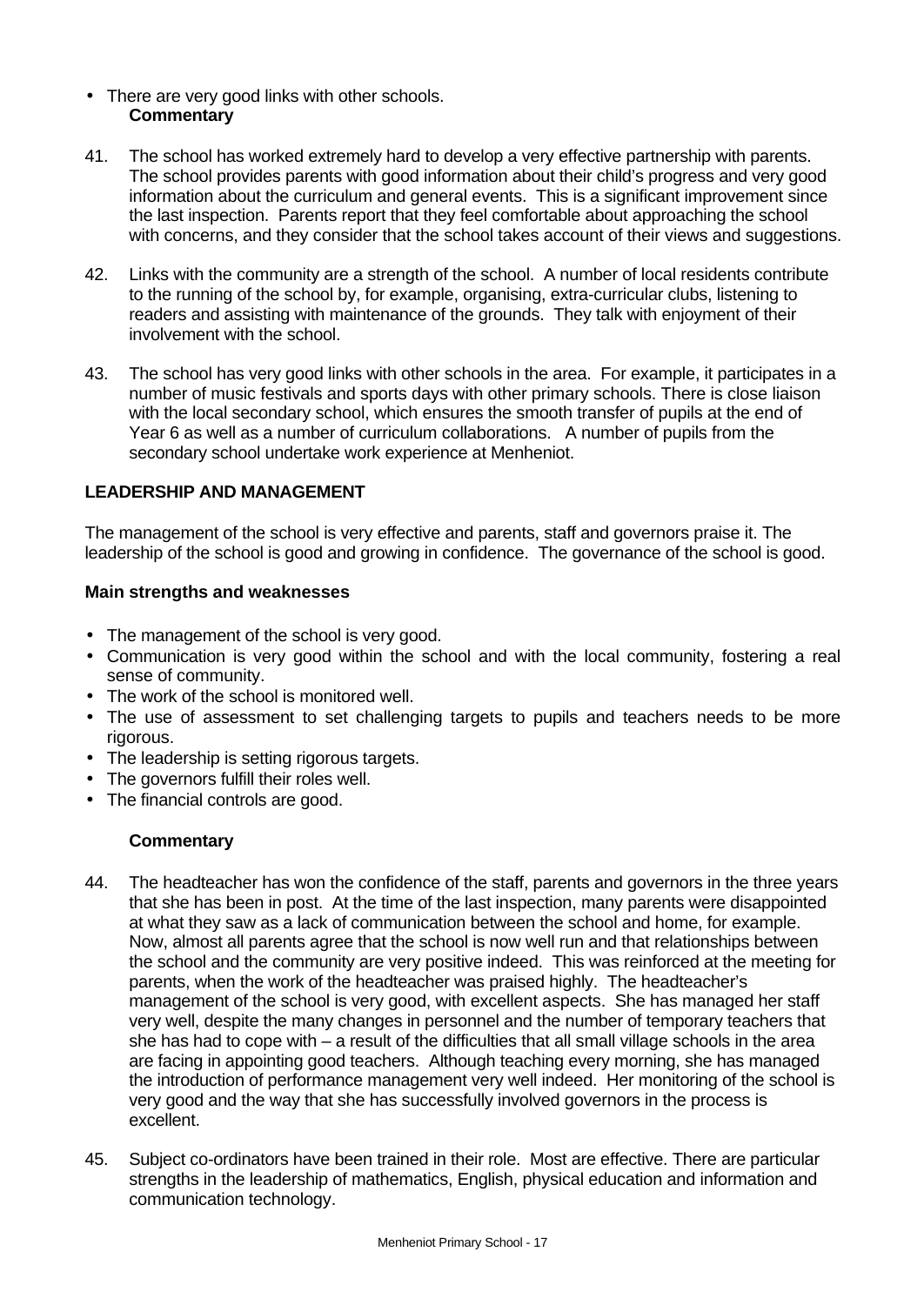- 46. All governors are linked to curriculum areas and they visit regularly to monitor and support the school. Many of them have considerable professional expertise outside of education that they bring to their role for the benefit of the school. They take their role seriously and are effective as critical friends of the school, questioning and testing in a number of areas, such as performance in national tests, budgeting and health and safety. They are involved in setting and monitoring the budget and in school development planning. They have been closely involved in the arrangements for the major new building work that has just been completed. They fulfil their role well and have a very good understanding of the school's strengths and weaknesses. The school improvement plans are detailed and have been implemented effectively. The priorities for improvement are appropriate and there is clear evidence that progress is being made.
- 47. In her leadership of the school, the headteacher has a clear vision of what the school should be and most aspects of this vision, such as very good relationships, have become a reality. She has been successful in raising attainment in writing during this current academic year, but not all pupils are challenged sufficiently and the expectations of some teachers of their pupils are not always high enough. There is a need for clear and challenging targets to be set to teachers, based on the prior attainment of their pupils, and a shared realisation that teachers are responsible for the progress that their pupils make.

#### **Financial information**

#### *Financial information for the year April 2003 to March 2004*

| Income and expenditure $(E)$ |         | Balances (£)                     |
|------------------------------|---------|----------------------------------|
| Total income                 | 281 758 | Balance from previous year       |
| Total expenditure            | 231 758 | Balance carried forward to the i |
| Expenditure per pupil        | 1839    |                                  |

| Income and expenditure $(E)$ |         | Balances (£)                         |         |
|------------------------------|---------|--------------------------------------|---------|
| Total income                 | 281 758 | Balance from previous year<br>15 000 |         |
| Total expenditure            | 231 758 | Balance carried forward to the next  | 5 0 0 0 |

48. The management of the school's finances is good. All the necessary controls are in place, and the school has received a favourable audit report. Governors' expertise and the efficient work of the secretary ensure that the school makes very good use of its resources. Special needs funding is spent appropriately. The principles of best value are applied well. Income and expenditure per pupil are above the national average but reflect the school's context. Pupils achieve satisfactorily in terms of academic development and very well in their personal development, and the school is providing satisfactory value for money.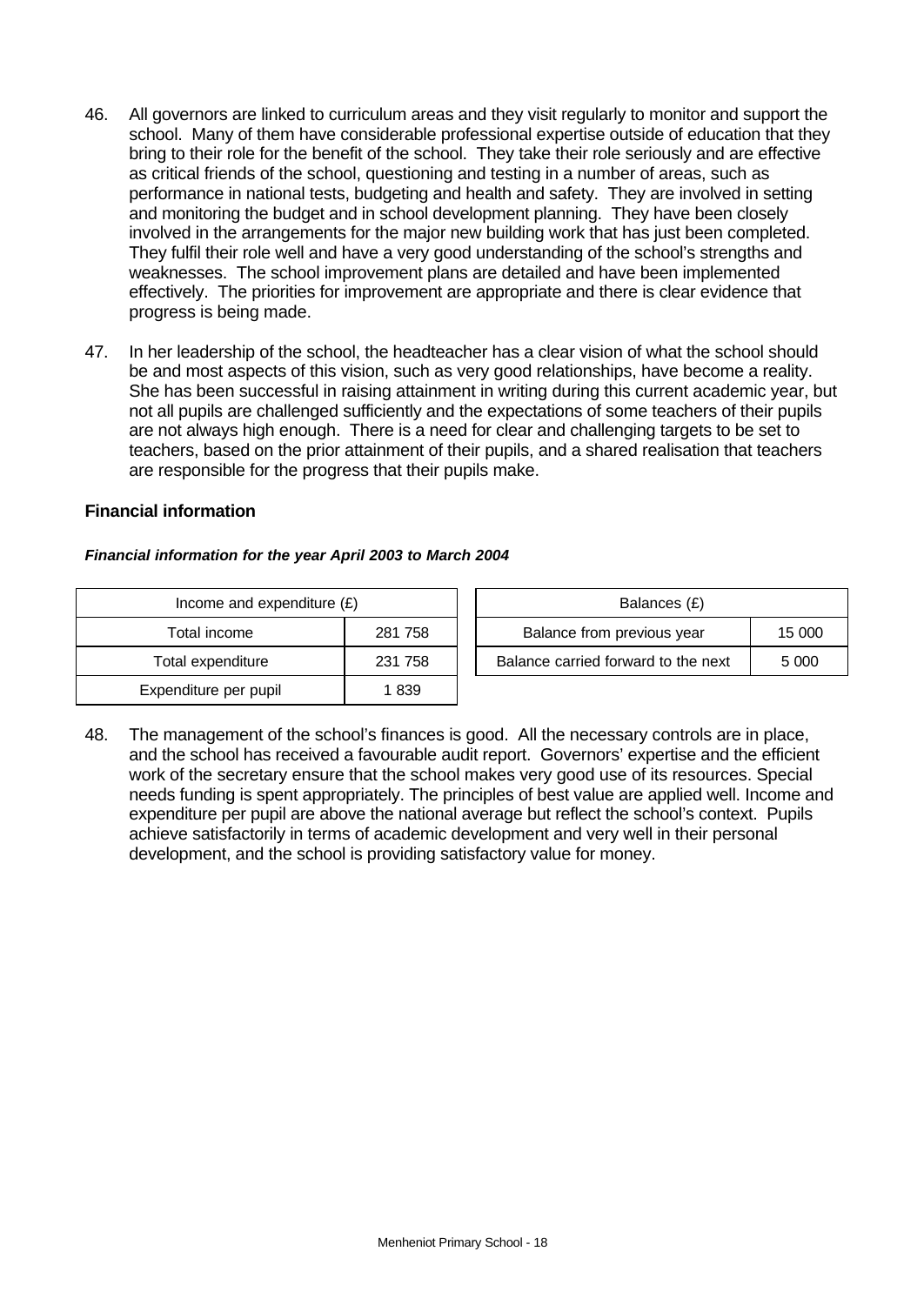# **PART C: THE QUALITY OF EDUCATION IN AREAS OF LEARNING AND SUBJECTS**

# **AREAS OF LEARNING IN THE FOUNDATION STAGE**

The provision for the Foundation Stage is **good.**

- 49. The Foundation Stage comprises the children in the Reception class. Children join the school in September after their fourth birthday, on a part-time basis initially. Because there are not enough Reception children to make up a full class, they are taught with Year 1 pupils for part of the day.
- 50. Children enter the school with levels of attainment in line, overall, with those expected of children of this age in the six areas of learning. Their communication skills are not always as strong as their skills in the other areas. They make good progress through the 'stepping stones' of the Foundation Stage curriculum in the Reception class, where they are taught alongside Year 1 children. Almost all are on course to meet the Early Learning Goals in all areas of the curriculum by the time they enter Year 1.
- 51. The quality of provision has been sustained since the last inspection. It is good in all areas of the learning. The teacher plans a good range of activities that help the children to learn the skills they need. She teaches well the basic skills required for literacy and numeracy. All adults who work with the children have high expectations of behaviour and learning. They use a good range of teaching methods and manage the children very well. Their knowledge of the children is very good and they use this well to help them develop learning skills and social skills. Assessment systems are good and used well to support children's learning.
- 52. Children have good attitudes to learning. They achieve well, acquiring skills, knowledge and understanding in all areas of the curriculum. The children are very interested in all the activities, learn to concentrate for increasing lengths of time, and become independent. During lessons, many children work unsupervised at specified tasks while the adults work with other groups.
- 53. The Foundation Stage is led and managed well. Resources for most areas of learning are good. A particular strength is the range and quality of adult support for children while they are learning. In a typical morning session, there are six adults - teacher, teaching assistants and parent volunteers - supporting about 30 children. This helps to ensure that the children make good progress because of the amount of individual attention they are given. However, because there are both Reception and Year 1 children in the class, and there are many times during the day when the activities are the same for both age groups, needs are not always met equally well.
- 54. There were three areas of focus. In each, the teaching is good and the children are on line to reach the expected levels by the end of the year and are achieving well.

## **PERSONAL, SOCIAL AND EMOTIONAL DEVELOPMENT**

Provision in personal, social and emotional development is **good.**

#### **Main strengths and weaknesses**

- Children achieve well, in response to the adults' high expectations of them.
- Children are encouraged to be independent.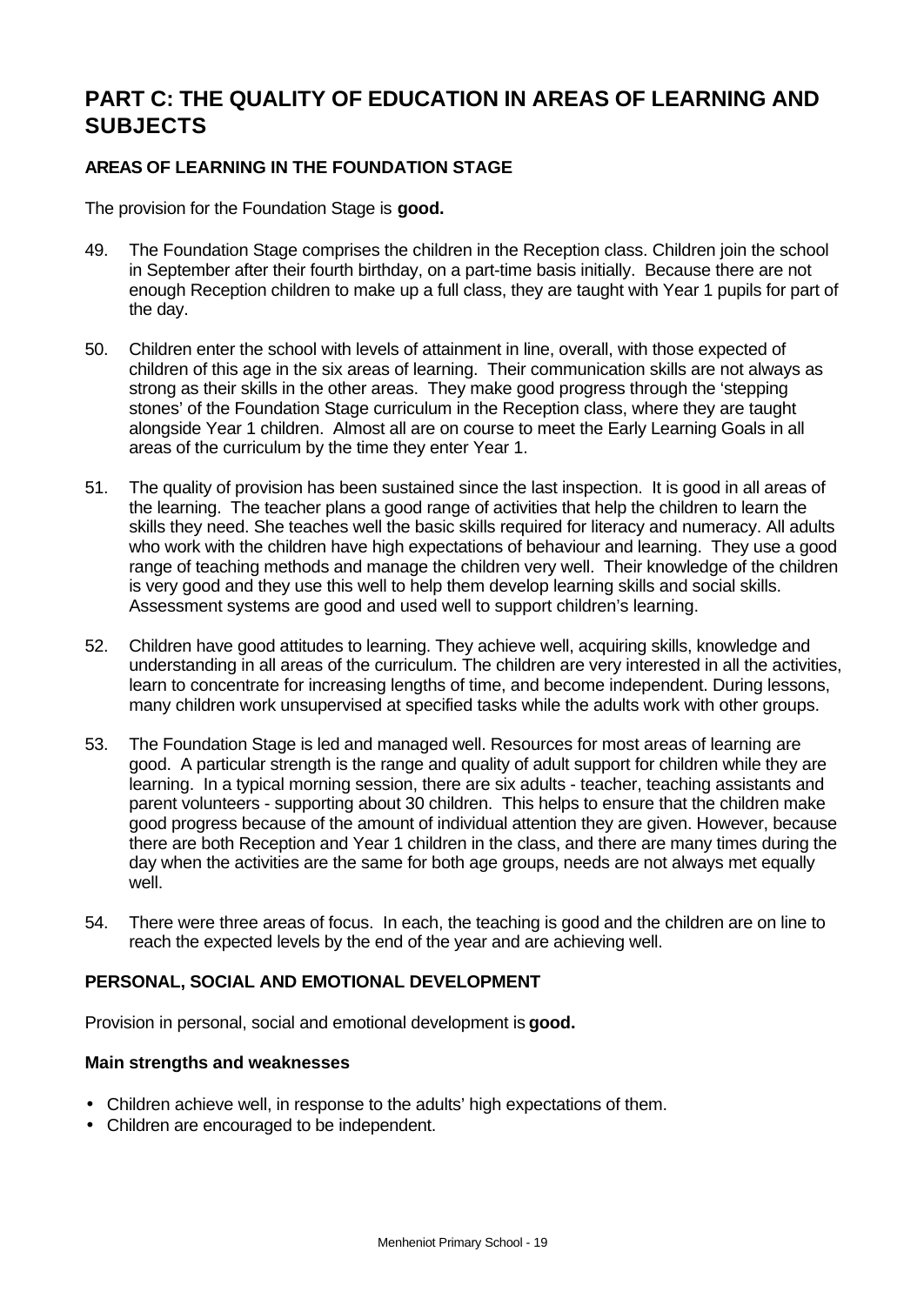# **Commentary**

- 55. Teachers have very high expectations of behaviour and children respond very well to this.
- 56. Children settle quickly and confidently into the class. They learn to take turns and share. Assemblies and class discussion time are planned opportunities for children to think about themselves and others, and to share ideas about what is special to them. They are encouraged to think for themselves and to ask and answer questions, with good support from the adults to challenge and extend their skills and knowledge. They achieve well and reach good standards.

### **COMMUNICATION, LANGUAGE AND LITERACY**

The provision for communication, language and literacy is **good.**

#### **Main strengths and weaknesses**

- There is good emphasis on teaching early reading and writing skills.
- There are good opportunities for speaking and listening.

#### **Commentary**

57. Children develop their skills in listening and speaking through a good range of activities. They recount their personal experiences when discussing what they do at home, and use appropriate language when interacting with adults and other children. They enjoy looking at print, pictures and books and all learn to write short, simple words by the end of the year. The higher attainers can write simple sentences.

#### **MATHEMATICAL DEVELOPMENT**

The provision for mathematical development is **good.**

#### **Main strengths and weaknesses**

- Well-planned activities to develop mathematical skills foster a love of learning and enquiry.
- The opportunities for discussion develop children's understanding of mathematics and increase their mathematical vocabulary.
- Activities are planned that extend the learning of the range of abilities that are in the class.

#### **Commentary**

58. Children are taught to count objects one by one, to aid accuracy. They learn quickly, because numeracy skills are reinforced throughout the day. They are learning the names of shapes, such as squares and rectangles, and their properties. They learn to count and to divide during simple and appropriate games. Working with older children, they are able to count to 20 and count backwards. They can recognise numbers up to 10 and write numbers with adult help by the end of the year.

## **KNOWLEDGE AND UNDERSTANDING OF THE WORLD**

59. Good progress is made because of the good provision. In the short time available for the inspection, it was not possible to observe enough to make detailed judgements. However, in knowledge and understanding of the world, the children learn to understand and respect the environment, learning about nature and living things.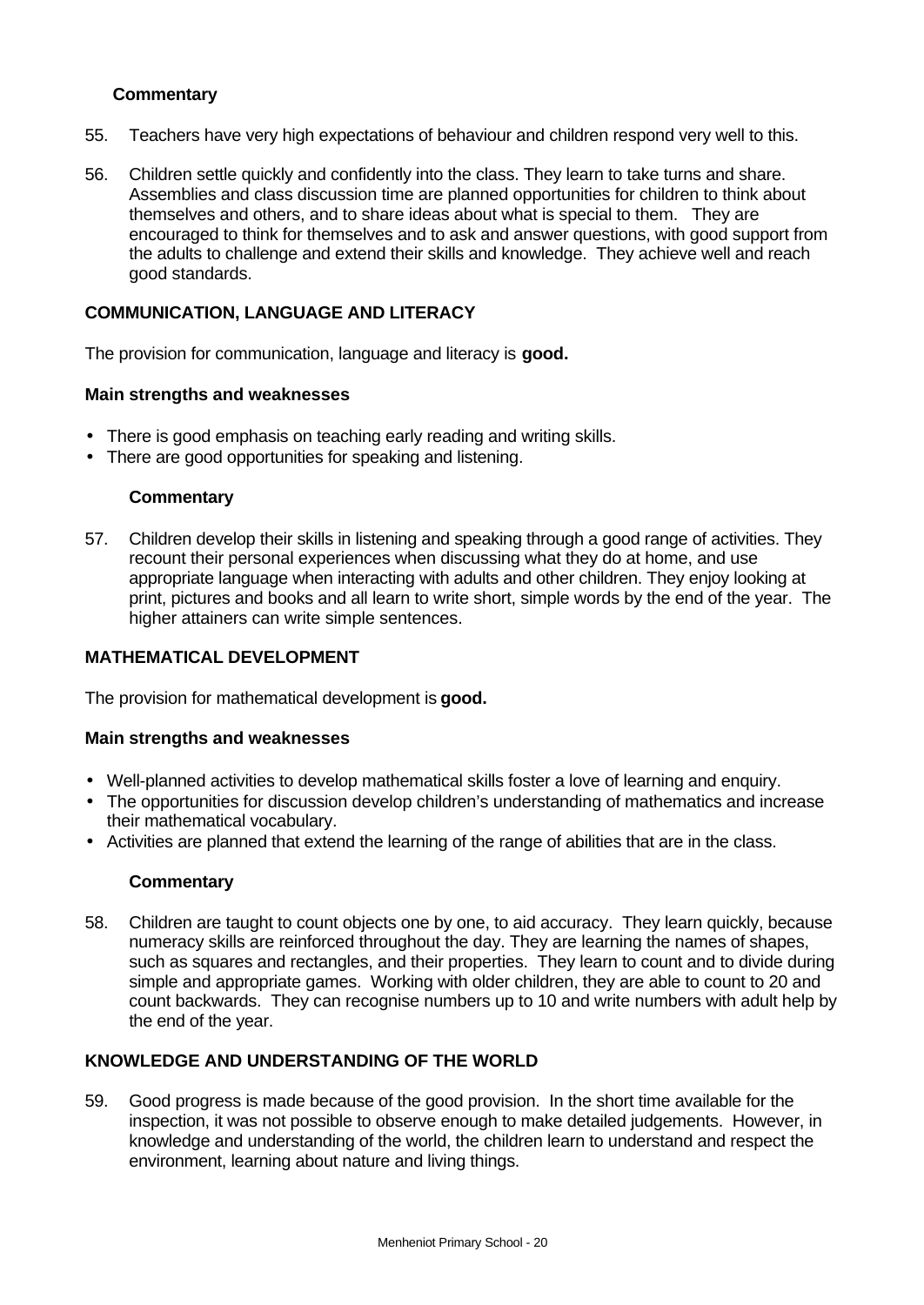# **CREATIVE DEVELOPMENT**

60. In the short time available for the inspection, it was not possible to observe enough to make detailed judgements. Creative development is taught thoroughly, through singing, music and construction games. Children join in the singing with the whole school, and the quality of their singing in assembly indicated that most reach standards expected by the end of their year in reception*.*

## **PHYSICAL DEVELOPMENT**

61. In the short time available for the inspection, it was not possible to observe enough to make detailed judgements. Physical development is also fostered well through outdoor play and good opportunities for movement sessions in the school hall. At the beginning of every school day, all take part in a movement to music (warm-up for school) session. Following the example of Year 6 pupils, who work facing the Reception children to give them examples to follow, helps the youngest children to raise their levels of attainment.

## **SUBJECTS IN KEY STAGES 1 and 2**

# **ENGLISH**

Provision in English is **good.**

### **Main strengths and weaknesses**

- Standards in reading and writing in Year 6 are above average.
- The quality of teaching and learning is good overall and most pupils achieve well.
- Detailed analysis and evaluation of pupils' achievement has led to a clear focus on raising standards in reading and writing.
- There is a good emphasis on developing pupils' speaking and listening skills in lessons across the curriculum.
- Pupils' attitudes to and progress in reading are good.
- Standards in writing are improving.
- There is insufficient expectation and challenge in some lessons.
- Systems for target setting and the monitoring of individual pupils' progress are effective.

- 62. Standards in English are rising again after a fall in recent years, as a result of the school's focus on improvement in this subject. In Year 2, standards are average and in Year 6 are above average. This represents good progress from entry, when many children were below the county average in the baseline tests of communication skills. In the 2002 and 2003 national tests, the school's results had fallen noticeably since the last inspection, particularly in Year 6, and were below average. This was primarily due to recent staffing problems, as well as the proportion of pupils with special educational needs in these year groups. This year, progress is being more closely monitored, targets are set for individual pupils and improvements have been made in the teaching of writing. As a result, the school is now making good provision for English.
- 63. Pupils, including those with special educational needs, achieve well throughout the school. Pupils with special educational needs are particularly well supported and every effort is made to raise their attainment by carefully planned work and encouragement. The test results for 2003 identified recent underperformance by boys in particular. The school identified this in its self-evaluation analysis and took steps to address it. The teachers now ensure that a greater range of texts including books that that appeal to male readers is made available and use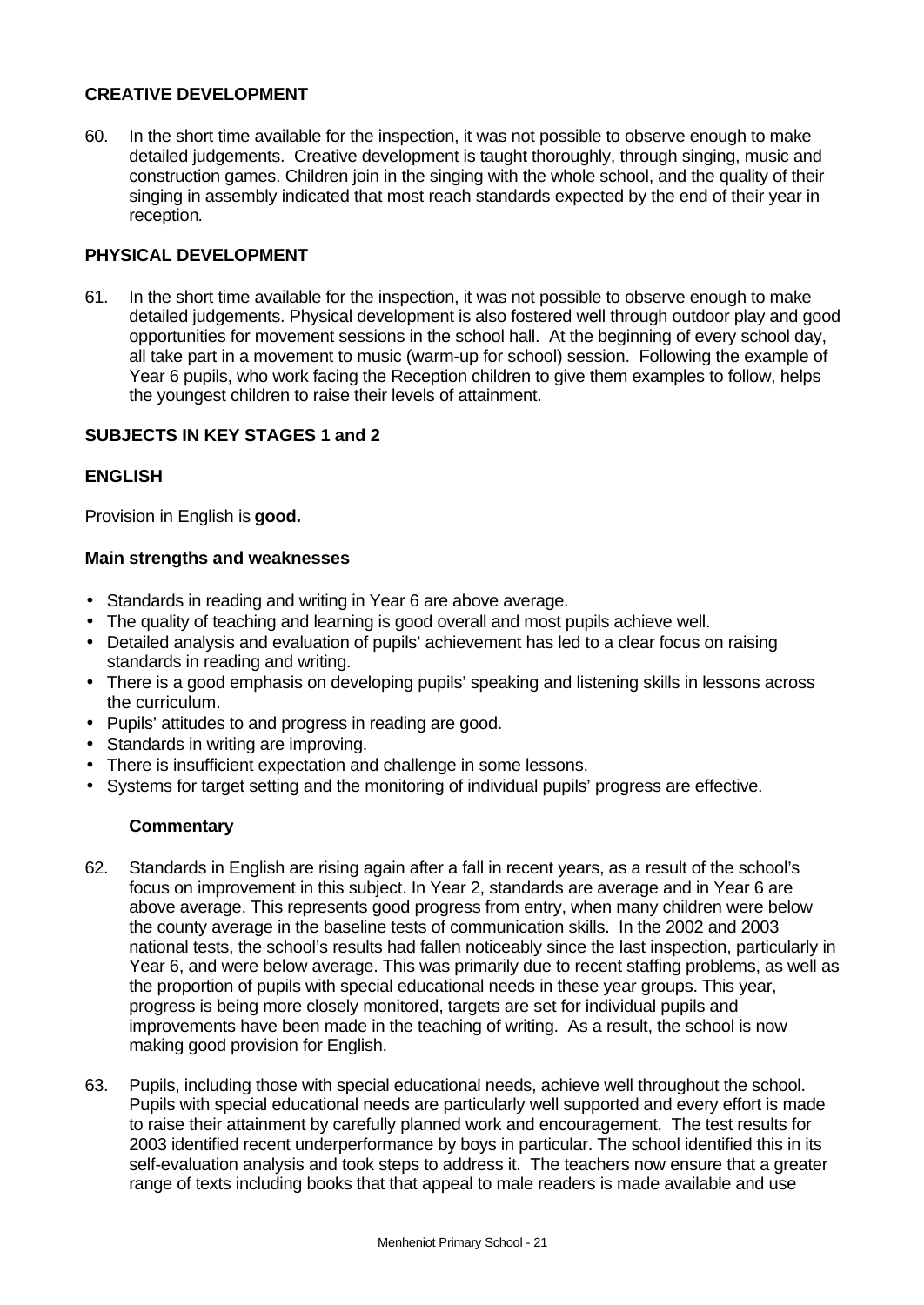teaching methods that have a more practical bias. Inspection findings indicate that boys are showing positive attitudes to learning and that the attainment gap between boys and girls within current year groups is narrowing considerably.

- 64. Pupils have regular opportunities to discuss their thinking with a partner at each stage of a lesson and dialogue between the teacher and individual pupils is frequent. This is apparent in lessons across the curriculum and group discussions are frequent and of good quality. For instance, in Year 2/3, teaching assistants deployed role play effectively, answering questions from pupils in role as characters from a famous story. Pupils enter the school with slightly below average speaking and listening skills. By Year 2, most are confident speakers and attentive listeners, able to explain themselves clearly. Pupils in Year 6 can articulate their ideas thoughtfully and listen confidently in a range of situations with sustained concentration. Progress over time is therefore good. However, opportunities for participation in dramatic activities are not yet systematically planned across the school.
- 65. Pupils achieve well in reading. Standards are average in Year 2 and above average in Year 6. There is a structured reading programme, with pupils working through a colour-coded system, which includes both texts from published schemes and books by prominent authors. For most classes, there are good opportunities during the school day for pupils to engage in group reading both within and beyond literacy lessons themselves. All pupils are encouraged to read with parents and carers at home and this helps them to move forward well, particularly as the school has introduced effective reading diaries and a weekly focus on pupils' reading. Pupils are clear about the strategies that they need to use to work out how to read words and sentences and most tackle new reading material confidently. Pupils, especially older ones, are developing firm preferences for the work of different authors. J.K. Rowling, J. R. R. Tolkien and many other adventure and fantasy story writers are firm favourites. Generally, book areas in classrooms are under-developed and there are few displays to capture pupils' interest. The school identified the need to develop library resources further, has begun to do so and this is having a positive impact on pupils' attitudes to reading.
- 66. Standards of writing are improving as a result of the hard work of the staff. Pupils in Year 2 have had experience of composing in a range of styles, such as writing stories, descriptions, poetry and instructions. Ideas are being developed into a sequence of sentences within their writing, and punctuation, handwriting and spelling skills are developing well over time. Writers in Year 6 are able to sustain ideas and write in a lively and thoughtful way. This is a result of very good teaching by the Year 6 literacy teacher. There is still scope for further development of writing skills further down the school, where the good techniques practised in Year 6 are not always being used. The consistent development of writing through the school is a key issue.
- 67. In the lessons seen, teaching ranged from very good to satisfactory and was good overall. Where lessons are effective, teachers plan carefully and demonstrate the writing process and features of each type of writing clearly. Teaching assistants provide good support for pupils who are less confident. In less effective lessons, teachers' expectations of pupils and the pace of the lesson need to be improved.
- 68. The subject leader manages the subject well, ably supported by the headteacher. The school's self-evaluation process has been effective in identifying the key priorities for improvement in literacy needed to raise standards. Action planning for improvement has brought about improvements in the teaching of reading and writing. Further in-service training is required to ensure greater consistency in literacy teaching across the school, particularly with regard to the teaching of writing.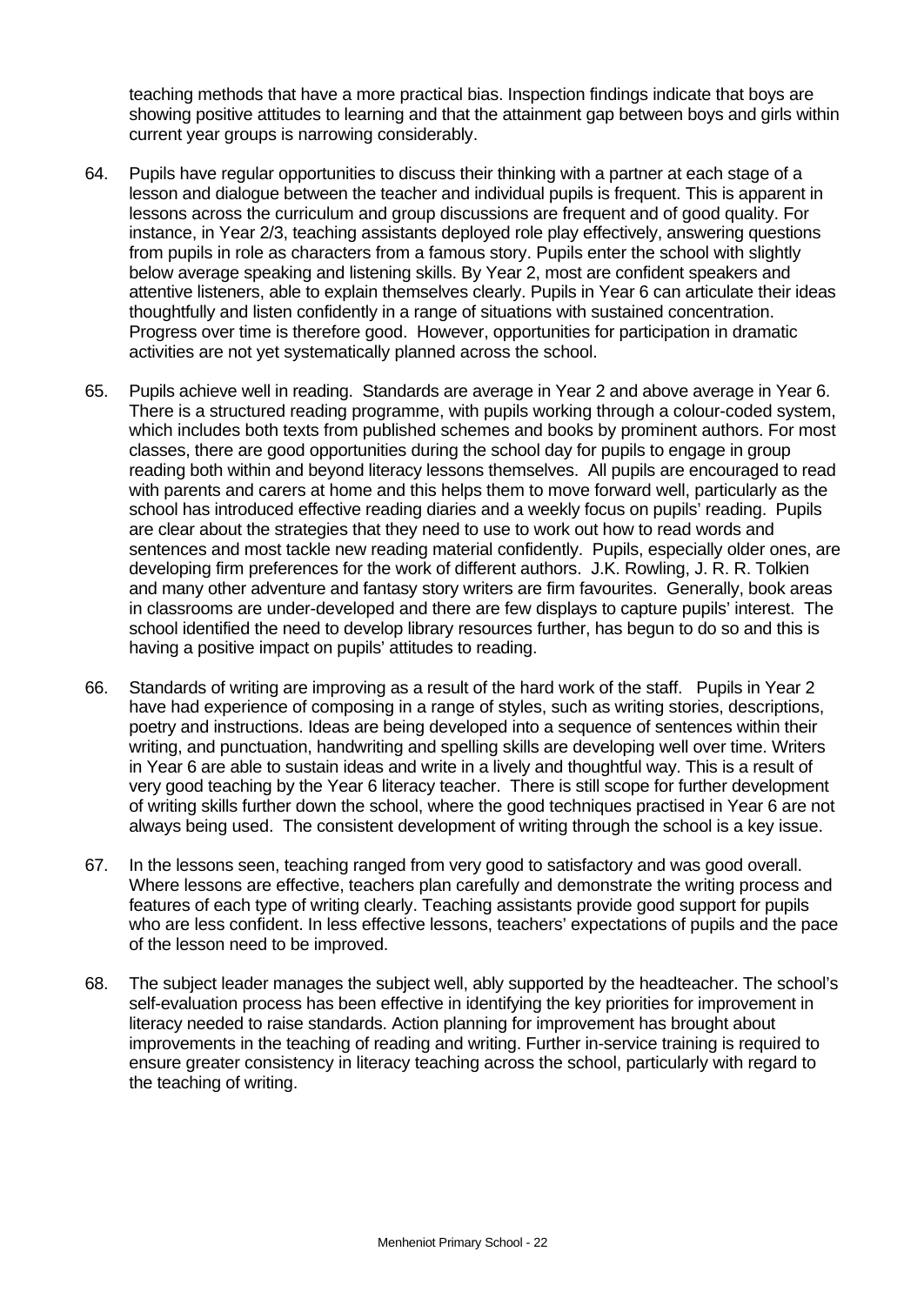#### **Language and literacy across the curriculum**

69. Pupils use their language and literacy skills well in other subjects. At the moment these opportunities to link subjects together are not systematically structured into the medium-term planning. Information and communication technology is being used well to enhance pupils' appreciation and understanding of both fiction and non-fiction texts.

#### **Mathematics**

The school's provision in mathematics is **good.**

#### **Main strengths and weaknesses**

- The teaching of mathematics is good across the school and pupils achieve well.
- Problem solving and opportunities for practical activities are given a high priority.
- Information from assessment is used well to meet the needs of pupils of all abilities.

- 70. Standards in mathematics in both Year 2 and Year 6 are above average. Pupils of all abilities make good progress and achieve well. Higher attaining pupils are extended by tasks that differ in the amount of challenge they present. Pupils with special educational needs are well supported and make good progress as tasks are suitably modified in the light of their particular difficulties. There is no significant difference in the achievement of boys and girls.
- 71. The school has worked hard to maintain consistently high standards in mathematics. Regular analysis of assessment data has identified areas that need additional focus, and practice that is already good is constantly refined. Assessment and tracking procedures are well developed and used well to inform levels of challenge and support for pupils, and whole school priorities for improvement. Numerical skills are used well in problem solving activities and this is a feature of teaching throughout the school. There is also a strong emphasis on developing pupils' use of correct mathematical vocabulary.
- 72. The quality of teaching observed during the inspection was consistently good or better, except for one unsatisfactory lesson, where a temporary teacher failed to match the task to the range of abilities in the class. In all other classes, pupils are enthused and motivated by the quality of the teaching and the opportunities for investigation and problem solving. This was confirmed by the analysis of pupils' work, which indicated high expectations of both the quality and quantity of work to be achieved. Good use is made of homework to reinforce and extend learning in school. Teachers are aware of the different ways in which pupils learn and use a variety of teaching methods and strategies to ensure that the needs of all pupils are met. They have good subject knowledge and are able to present work in a variety of ways. This maximises opportunities for effective learning. Good relationships and clear routines and procedures give pupils confidence and independence. As a result, pupils find it natural to carry out quite complex investigations, and try out ideas and strategies without feeling that there is necessarily a right or wrong answer.
- 73. The school copes well with the difficulties presented by mixed age classes. In a very good lesson in the Year 2/3 class, on the properties of two-dimensional shapes, innovative teaching methods ensured a high level of challenge for the wide range of ages and abilities within the class. In the mixed Reception/Year 1 class the focus was on making specified amounts of money with varying coins. Good use was made of skilled support staff to provide activities matched to the needs of the younger pupils.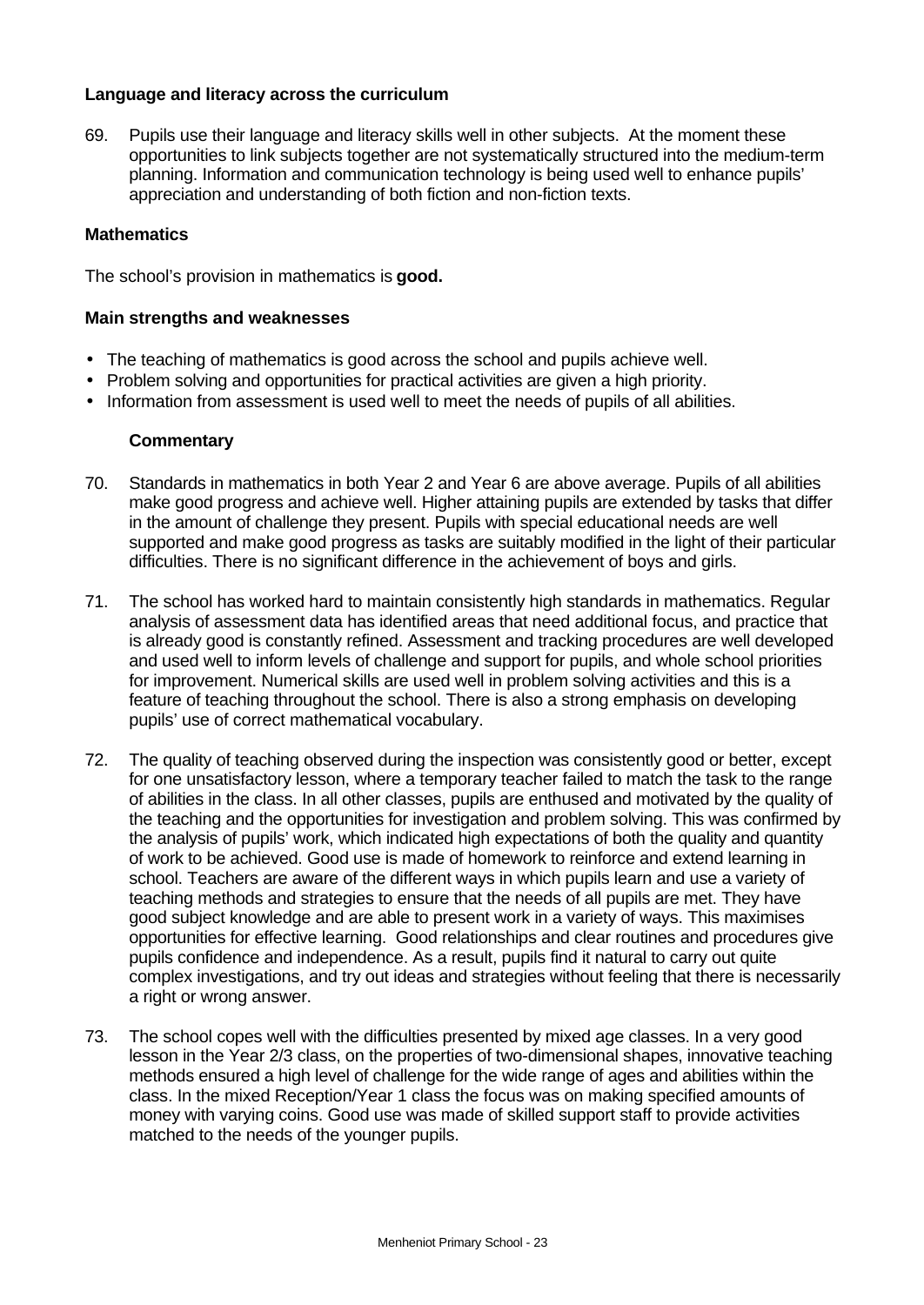74. The management of mathematics is good and effective monitoring procedures are in place which focus on agreed issues. Action points are followed up to ensure that they have been addressed. Teachers are reflective and keen to refine classroom practice. Resources are satisfactory and used well to support learning.

## **Mathematics across the curriculum**

75. Pupils have good opportunities to use their mathematical knowledge as part of their work in other areas of the curriculum. As a result they develop an appreciation of the practical uses of these skills. They use graphs and tables to record data and in science they estimate and measure. The emphasis in mathematics lessons on the value of estimation, on pupils' applying their knowledge from one area of mathematics to another and on investigating and solving problems is a good grounding for the use of such skills in other curriculum areas.

# **SCIENCE**

The provision for science is **satisfactory.**

# **Main strengths and weaknesses**

- There is a good emphasis on investigation.
- Standards are rising.
- Good resources for science help pupils to learn.
- The teaching does not always meet the needs of pupils of differing ages and attainment levels.

- 76. National test results at the end of Year 6 in 2003 were slightly below the national average and slightly below those in similar schools. The proportion of pupils who reached the nationally expected level, Level 4, was above the average nationally. (Ninety-one per cent attained Level 4 or above in the school, 87 per cent did so in the country as a whole). The proportion gaining Level 5 was slightly below the national average, however. Boys attained better than girls in science, because they responded better to the practical work involved.
- 77. Current standards in Year 2 are average. By the end of the year, pupils have a good understanding of living things, know the names and functions of the different parts of plants and understand basic electric circuits and the uses and the potential dangers of electricity. They are learning about the properties of a range of materials and have begun to do simple scientific investigations.
- 78. By the end of Year 6, attainment is close to national expectations. Pupils know, for example, how an electrical circuit functions, and can tell what the effect will be of changes in a circuit. They investigate light and dark to find out how shadows are formed. Most can write up their investigations clearly and record their results in graphs that they can interpret and explain. They understand that some changes are reversible in materials, such as when water freezes, and that some are not, such as when paper is burnt. They organise and carry out investigations, with a good understanding of the factors that will make for a fair test.
- 79. The teaching is satisfactory overall, with some good and some weak aspects. It is well planned and well resourced. Teachers make lessons enjoyable and, as a result, the pupils respond well. The pupils enjoy science and are eager to be challenged and questioned. They are excited when they are able to make predictions and then discover the answer for themselves. However, the fact that the same writing and recording task is sometimes set for all means that the slower or lower-attaining pupils do not always finish their written work. This affects their understanding of the scientific processes that they have been following. Often,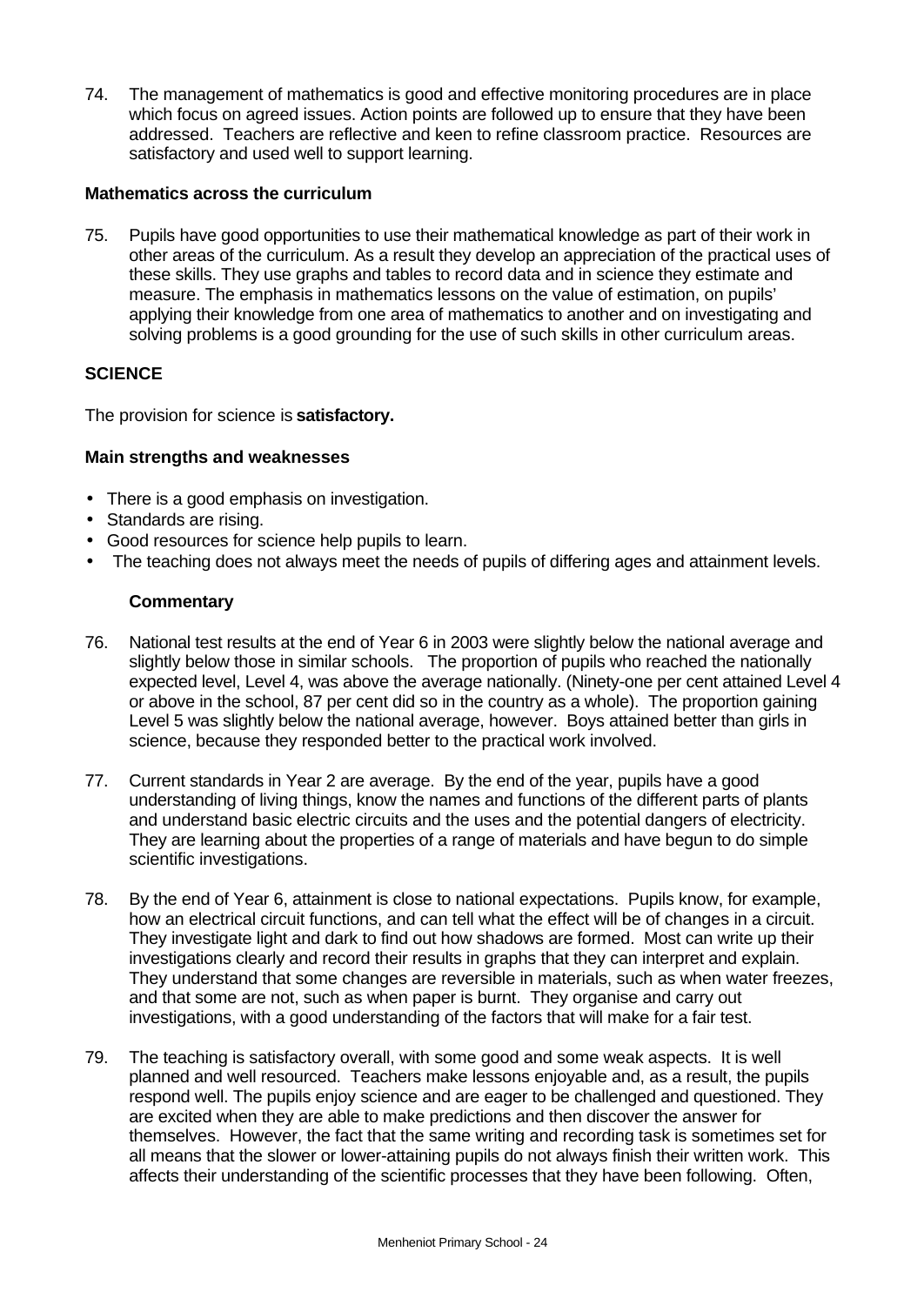they never reach a satisfactory conclusion to their work. The higher attainers are sometimes insufficiently challenged.

80. The subject is well resourced. There is a good scheme of work, based on published guidelines, and the quality of provision and standards are improving, as the pupils are encouraged to develop independence. There has been satisfactory improvement since the last report.

# **INFORMATION AND COMMUNICATION TECHNOLOGY**

Provision in information and communication technology is **satisfactory.**

#### **Main strengths and weaknesses**

- There has been recent improvement in resources and staff expertise.
- Direct teaching of ICT skills is good.
- The use of ICT to support learning in other subjects needs further development.
- Procedures for monitoring and evaluating provision and standards in ICT are not established.

- 81. It is clear from the observation of direct teaching of ICT skills and the analysis of pupils' work in Year 2 and Year 6 that good teaching is enabling all pupils to make good progress and achieve well. It is not possible to reach a judgement about standards in other year groups as no use of ICT was observed during the inspection. Since the last inspection, the resources for the subject have been improved and staff confidence and expertise developed through training. Before this, problems with equipment and accommodation restricted the use of ICT. The development of a dedicated ICT suite, which is equipped with a projector and screen, and the purchase of fifteen computers, all equipped with Internet access and a very good range of learning programs for both younger and older pupils, mean that the school is well placed to move forward.
- 82. Standards in Year 2 and Year 6 are average. Software that is now available is helping the school enhance pupils' learning, particularly in literacy. The 'story-worlds' program has helped the less confident Year 1 pupils to learn to read, and helped teachers to assess their pupils' progress. Pupils in Year 2 are using ICT successfully to help them generate, amend and record their own ideas, particularly in their writing. Pupils type out short pieces of writing, such as pieces of their own poetry on themes such as 'Firework Night', and make simple tables to show different types of words. Pupils in Year 6 use the Internet to find and analyse information, and can access and utilise information in a variety of ways. Conversations with pupils and examples of their work show they are confident in accessing the Internet for research, recording numerical data and presenting text.
- 83. The direct teaching of ICT skills is good. The ICT suite enables groups of around fifteen pupils to see demonstrations on the large screen. The teacher's own specialist subject knowledge was used well to give clear succinct explanations and demonstrations using the digital projector. Good use of questioning maximised pupil input and a brisk pace to the learning meant that all pupils, including those with special educational needs, achieved well.
- 84. The use of national guidance as the basis for planning ensures that all pupils experience the expected subject strands. The two year rolling programme of planning, the extensive and agerelated selection of software and regular timetabled access to the ICT suite by each class ensure direct skills teaching across the full range of the programme of study. The school needs to ensure that opportunities for ICT to enhance teaching and learning across the curriculum are more systematically planned into other subjects and the subject co-ordinator has begun to formally identify these opportunities. Although this is under way, the process needs to be more rigorous, so that ICT experiences are more fully integrated into everyday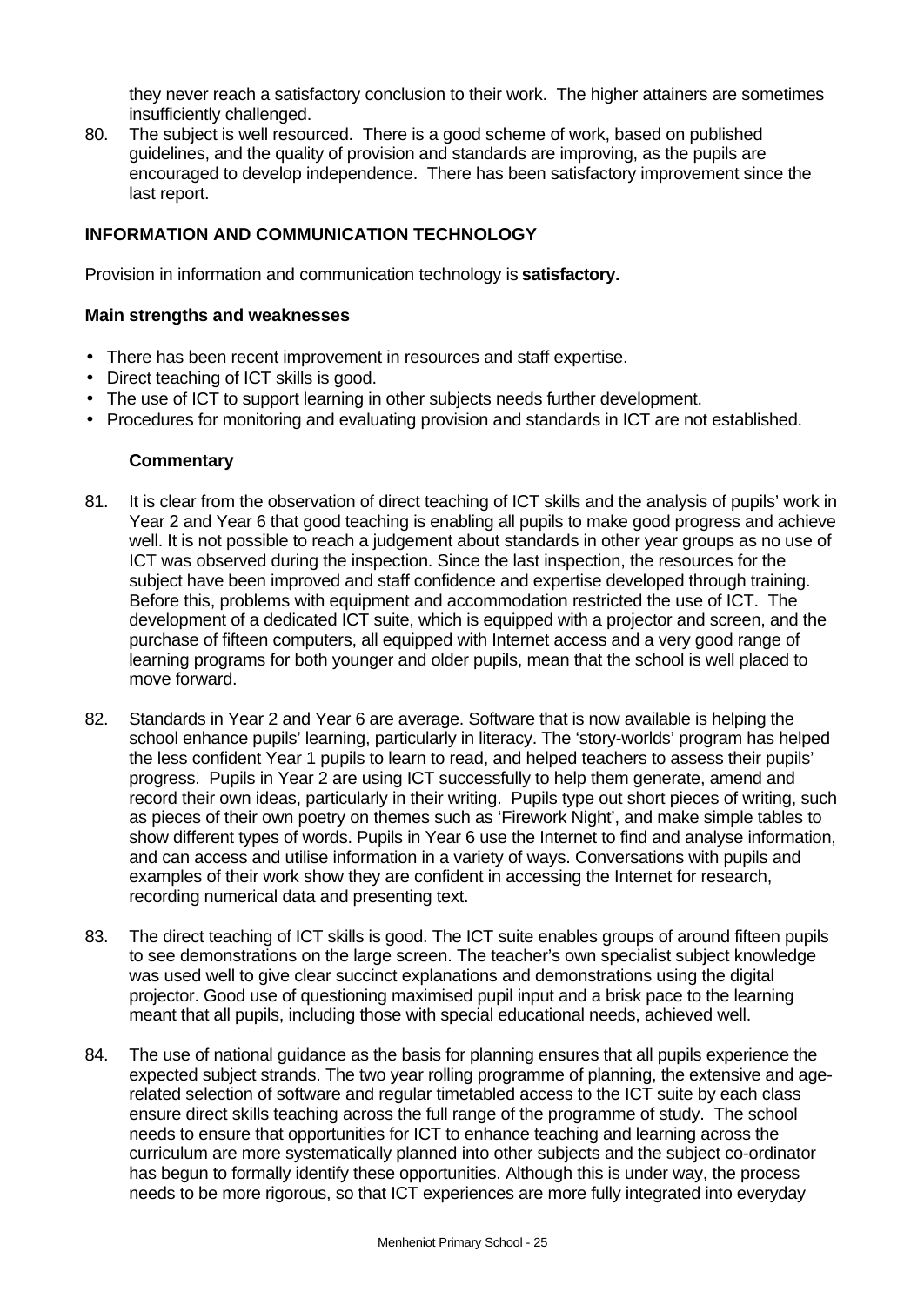teaching and learning and pupils gain access to a wider range of applications, such as digital cameras and music technology.

85. Recent improvements in subject leadership have yet to be consolidated. The teachers are gaining confidence in using ICT to enhance their own teaching and pupils' learning experiences. The school needs to monitor and evaluate the provision in ICT more rigorously so that future training opportunities can be closely matched to each teacher's current expertise and experience in teaching each key type of ICT application. Expectations for each year group need to be defined in order that concise pupil assessment systems can be used to build up a profile of each learner's strengths and areas for development more precisely.

#### **Information and communication technology across the curriculum**

86. The use of ICT across the curriculum is satisfactory. It is identified as a priority for further improvement in the subject leader's three year action plan. Links with literacy and numeracy are stronger than those with other subjects.

#### **HUMANITIES**

#### **Religious education**

The school's provision for religious education is **satisfactory.**

#### **Main strengths and weaknesses**

- The curriculum is based on the locally agreed syllabus and there is good coverage.
- Teachers are confident in teaching the syllabus.
- The subject has a high profile in the school.
- There is too little recorded work.
- The co-ordinator is knowledgeable and enthusiastic.

- 87. The subject has a high profile in the school and teachers are confident in teaching all aspects of the curriculum, including comparative religions. Good links are made with pupils' personal, moral and social education, although it is taught as a discrete subject. Pupils' moral and ethical awareness is promoted well and discussion with pupils indicated that attainment is average at the end of Year 2 and Year 6, though their understanding and knowledge of world faiths are slightly above average overall.
- 88. It was only possible to observe one lesson during the inspection and in this teaching was satisfactory. The pupils were preparing questions to ask a visitor the next day, on the topic of 'special people'. These Reception and Year 1 pupils were thoughtful and sensible in their discussion and planning. Across the school, it is evident from teachers' planning that there is a strong reliance on discussion in lessons to develop pupils' knowledge and understanding of religions, including Judaism and Islam. Pupils develop a good knowledge of Christianity through links with the local church. Visits from the local vicar reinforce these links.
- 89. The co-ordinator has recently taken on the management of the subject and provides knowledgeable support for colleagues. She is aware of the need to monitor teaching and learning.
- 90. In the other humanities subjects, work was sampled in **geography and history**, with only one lesson seen. It is therefore not possible to form an overall judgement about overall provision, though there is every indication from pupils' work that standards are broadly average.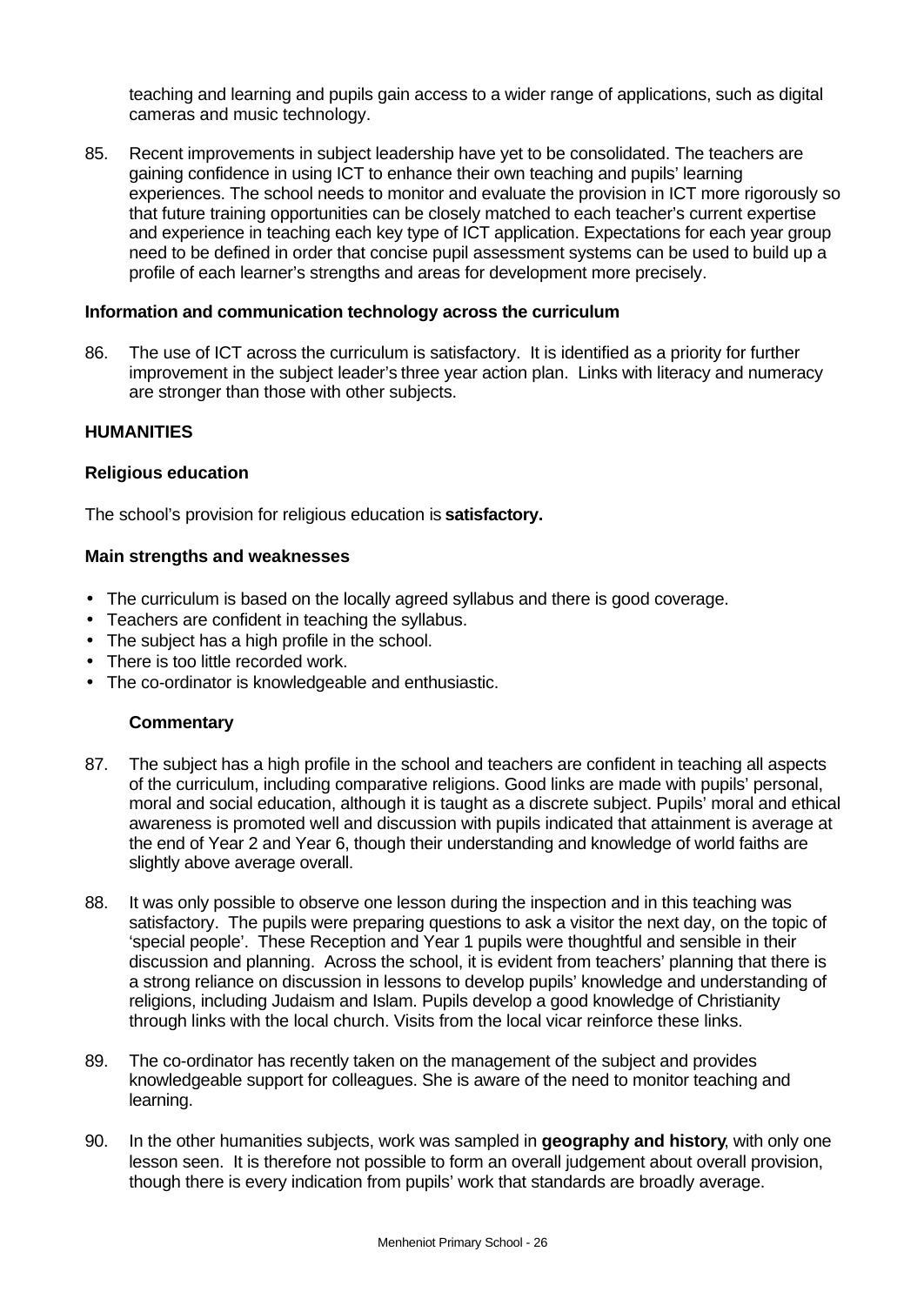- 91. In geography and history, it is clear that a range of visits and visitors plays an important part in making the work interesting and relevant. Pupils talk positively about recent learning in these subjects. In the geography lesson seen, pupils in Years 5 and 6 discussed the issues raised by a traffic survey of the immediate locality with considerable interest and a good level of understanding. Pupils were expected to deploy key subject-related skills as they discussed, such as being able to identify two figure grid references on the local maps they were using. All pupils were encouraged to air and justify their views and most were able to identify the potential changes to the local environment that different proposals for development would entail.
- 92. Subject co-ordinators have started to monitor their subjects through discussions with pupils and looking at samples of their work and they have worked successfully with colleagues to ensure that teachers are confident in delivering the scheme of work that has been devised. For geography, the school has opted to write this scheme directly itself, which has resulted in provision for this subject being more closely matched to the pupils' needs.

# **CREATIVE, AESTHETIC, PRACTICAL AND PHYSICAL SUBJECTS**

- 93. Inspectors did not see any lessons in **design and technology** and there was not enough previous work available in order to make a reliable judgement about standards. One **music** lesson was observed, for Years 2 and 3, which focused on learning about pitch. The teacher ensured that pupils were actively involved in listening activities, singing games and, subsequently, exploring pitch using percussion instruments. The pupils were able to sing in tune, identify broad differences in pitch and play simple patterns of notes on the instruments from notation cards. The dedicated teaching space for music provides very effective accommodation for provision in this subject. Talking to pupils and listening to them sing – which they do well – indicate that standards are above average overall and that pupils are achieving well.
- 94. All pupils were observed taking part in movement sessions in the warm-up to school periods at the beginning of each day. One **physical education** lesson was observed, for Years 5 and 6, in which the teaching of gymnastics was very good. The available evidence indicates that the teaching of physical education is good overall across the school. Attainment is average at the end of Year 2 and above average by the end of Year 6. The school participates fully in local competitions and the pupils are often successful against pupils from larger, neighbouring schools. Standards in gymnastics are above average, with pupils showing good balance and control when performing a sequence of movements. They can evaluate their own performance and that of others, and they improve as a result of constructive criticism from peers as well as their teacher. The teacher in the lesson observed had very good subject knowledge and high expectations, used demonstration well, and motivated the pupils well, so that they wanted to try hard and succeed.
- 95. It was not possible to observe any lessons in **art and design**. There was evidence from around the school, in displays, that the pupils enjoy a varied provision and are able to experiment in a good range of media. The work on display was of a good standard.

# **PERSONAL, SOCIAL AND HEALTH EDUCATION AND CITIZENSHIP**

- 96. It was only possible to observe one lesson and, as most of the work is oral, there was little written work to use as evidence. However, teachers' planning and discussions with pupils indicate that provision in personal, social and health education and citizenship is good and standards are above average.
- 97. Teachers are particularly skilled at developing the confidence of children from an early age, and building on this as pupils move into Years 1 to 6. In the Reception class, pupils work hard, choosing for themselves from a wide range of activities that promote their independence and social skills. The fact that they are working with pupils from Year 1 helps to promote their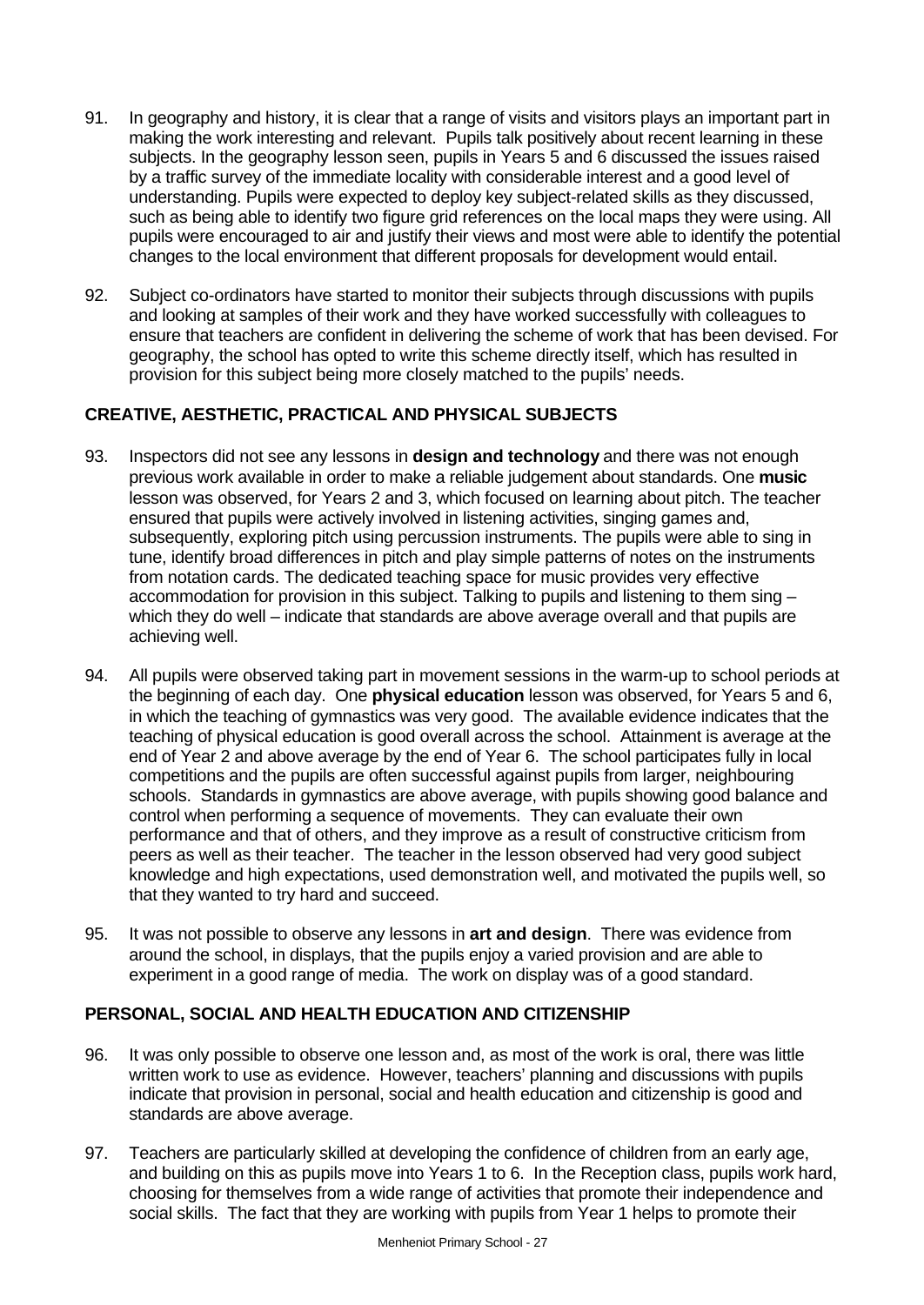social and personal development. Throughout the school, circle time helps to foster a sense of caring for others and appreciating other people's points of view. These sessions, where

pupils work in a group to discuss issues to do with their personal development, focusing particularly on how to get on with one another, also contribute to the school's aim of raising the pupils' self-esteem.

98. The School Council is well established and pupils are able to voice their views personally, or through their representative. This gives them a good introduction to the democratic process. They also plan and help to run charity weeks as part of the curriculum. There are special curriculum weeks on themes related to pupils' personal development such as health and 'antibullying' issues. The curriculum is planned to ensure that opportunities for exploring personal, social and health themes within other subjects are identified and explored with the pupils.